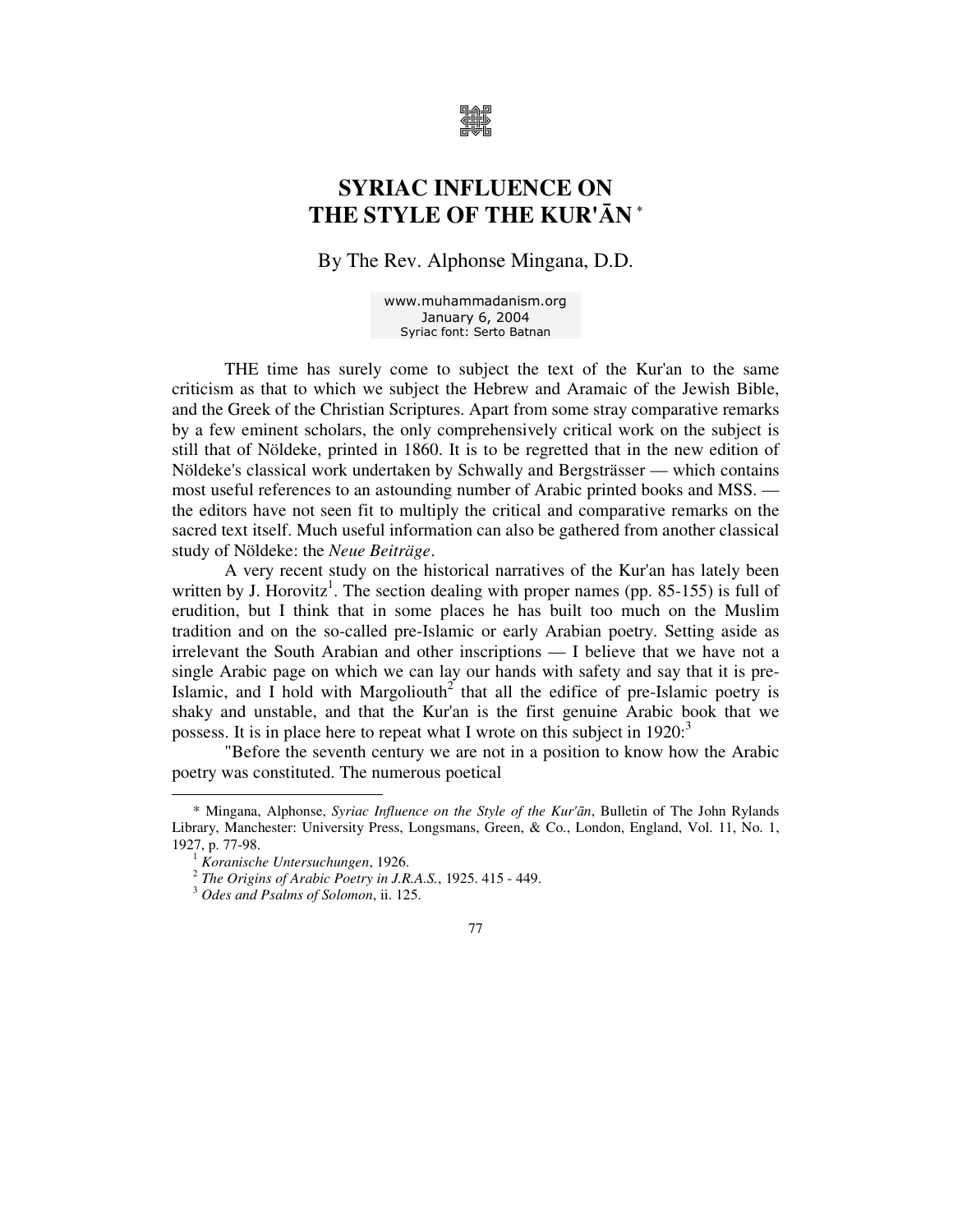compositions known as "early Arabian poetry," and represented chiefly by the wellknown *Mufaddaliyat, Mu'allakat*, *Hamasah* and *Jamharah* are enveloped in a thick mist of prehistoricity and spuriousness, and in the present state of our knowledge we may assert that till fuller light dawns they can hardly stand in the domain of a positive study."

As we believe the Kur'an to be the first Arabic book<sup>1</sup>, its author had to contend with immense difficulties. He had to adapt new words and new expressions to fresh ideas, in a language that was not yet fixed by any grammar or lexicography. The risk of not being understood did probably deter him from coining many new words. The best policy was to use for his new idea of Islam the words which were understood by his hearers and found in a language akin to his that had become an ecclesiastical and religious language centuries before his birth and the adherents of which were surrounding him in all directions in highly organised communities, bishoprics and monasteries. This is the reason why the style of the Kur'an is so unlike that of any other classical Arabic book.

In this respect the author of the Kur'an has certainly much merit and originality, and his linguistic difficulties were much more formidable than those experienced for instance by Paul and by the first Christian evangelists who had to express their new ideas in the language of Homer. The language of Homer had a fine literature behind it, the language of the Kur'an had not. As the first Christian writers have left in their lucubrations stylistic peculiarities which clearly point to their country of origin, which was not the old Athens but the Syrian Hellenistic Palestine, so the author of the Kur'an has exhibited stylistic idiosyncrasies which stamp his work as being somewhat different from the classical Arabic known to us from the eighth century downwards; his style suffers from the disabilities that always characterise a first attempt in a new literary language which is under the influence of an older and more fixed literature. This older and more fixed literature is, in our judgment, undoubtedly Syriac more than any other.

Among modern scholars who have treated of the question of the foreign words found in the Kur'an mention should here be made of

<sup>&</sup>lt;sup>1</sup> The Kur'an itself testifies to this with emphasis in xlvi. 8 [46: 12]; lxviii 37; lii.41; lxii.2; xxxiv. 43 [34: 44]; xxxv.38 [35: 31]; xxxvii. 156 [37: 157].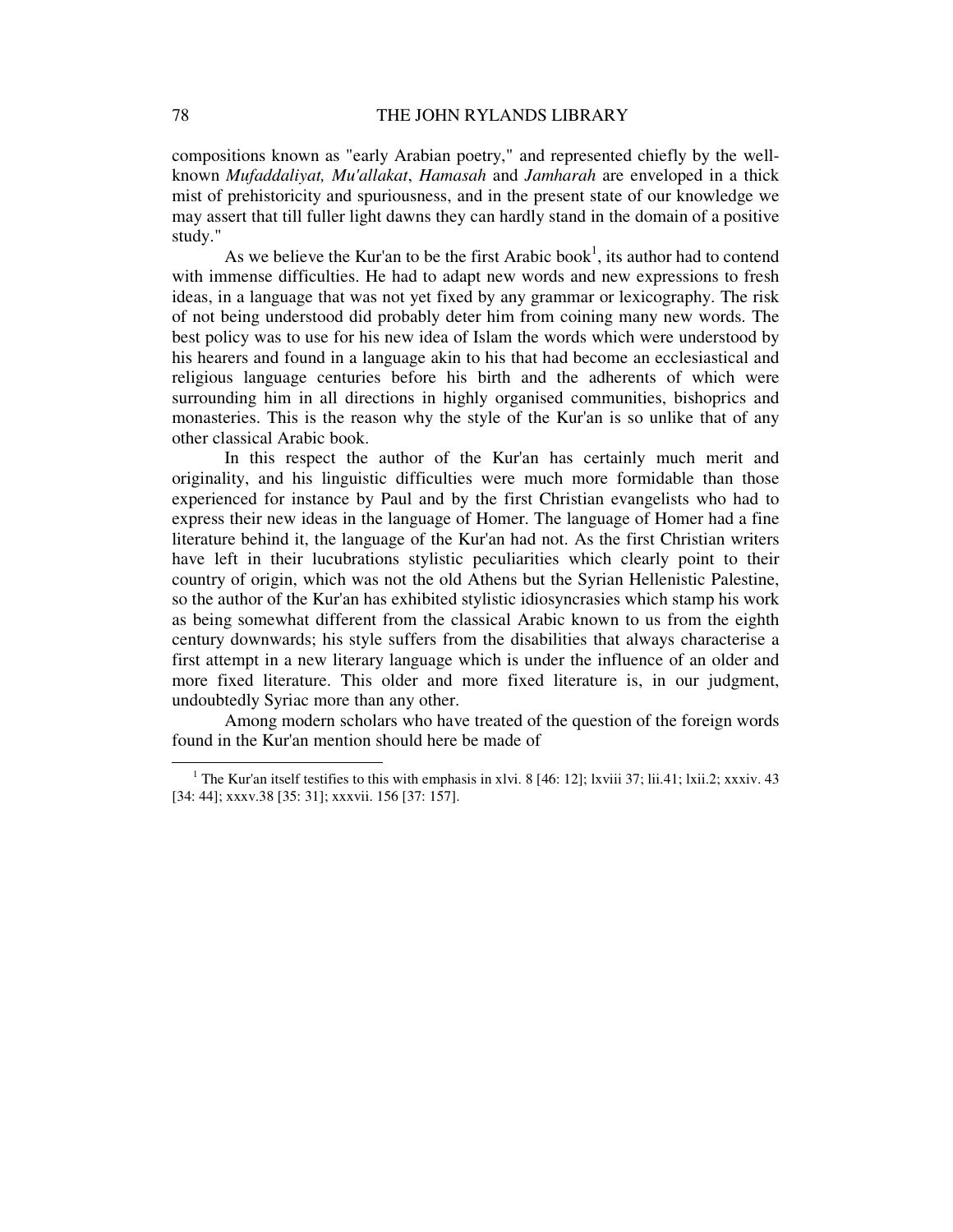Fraenkel, *De Vocabulis in ant. Arab. carm. et in Corano peregrinis*, 1880, and Dvorak, *Ueber die Fremdwörter im Koran*, in the publications of the Vienna Academy, Bd. 109 1885. If I do not refer more often to these two scholars it is simply because I am loath to multiply footnotes without great necessity; but it is hardly necessary to state that I do not always consider all their conclusions as irrefragable; this applies more specially to the second work. Some good information may also be gathered here and there from A. Siddiki's *Studien über die Persischen Fremdwörter im Klass. Arabisch*, 1919.

So far as the Muslim authors are concerned the number of those who treated of stray Kur'anic words of foreign origin is indeed considerable, and there is no need to mention them here by name. Among those who attempted to collect such words in a more or less systematic way we will refer to the short poetical pieces of Taj ud-Din b. Subki and abul-Fadl b. Hajar. Both of them, however, have been easily eclipsed by Jalil ad-Din Suyuti — the best Kur'anic critic of Islam — who devoted to the subject a special chapter of his well-known  $I$ tkan<sup> $1$ </sup>, and wrote on it a short and precise treatise entitled *Mutawakkili*<sup>2</sup>. We must remark, however, that the very restricted knowledge which all the Muslim authors had of the other Semitic languages besides Arabic often renders their conclusions very unreliable and misleading, and the critic should use great caution in handling their books, which at best are only good as historical preambles to the subject under consideration.

I am convinced that a thorough study of the text of the Kur'an independently of Muslim commentators would yield a great harvest of fresh information. The only qualification needed is that the critic should be armed with a good knowledge of Syriac, Hebrew, and Ethiopic. In my opinion, however, Syriac is much more useful than Hebrew and Ethiopic as the former language seems to have a much more pronounced influence on the style of the Kur'an. The only Hebrew textual influence I was able to discover bore on the Biblical Hebraisms already found in the Syriac Peshitta. We are also apt to exaggerate in our Kur'anic studies the legendary Biblical element that emanates from Jewish folk-lore beliefs, and to overlook the fact

<sup>&</sup>lt;sup>1</sup> Pages 314-327 of the Calcutta edition of 1856.

 $2^2$  Edited in 1924 by W. Y. Bell in the Nile Mission Press.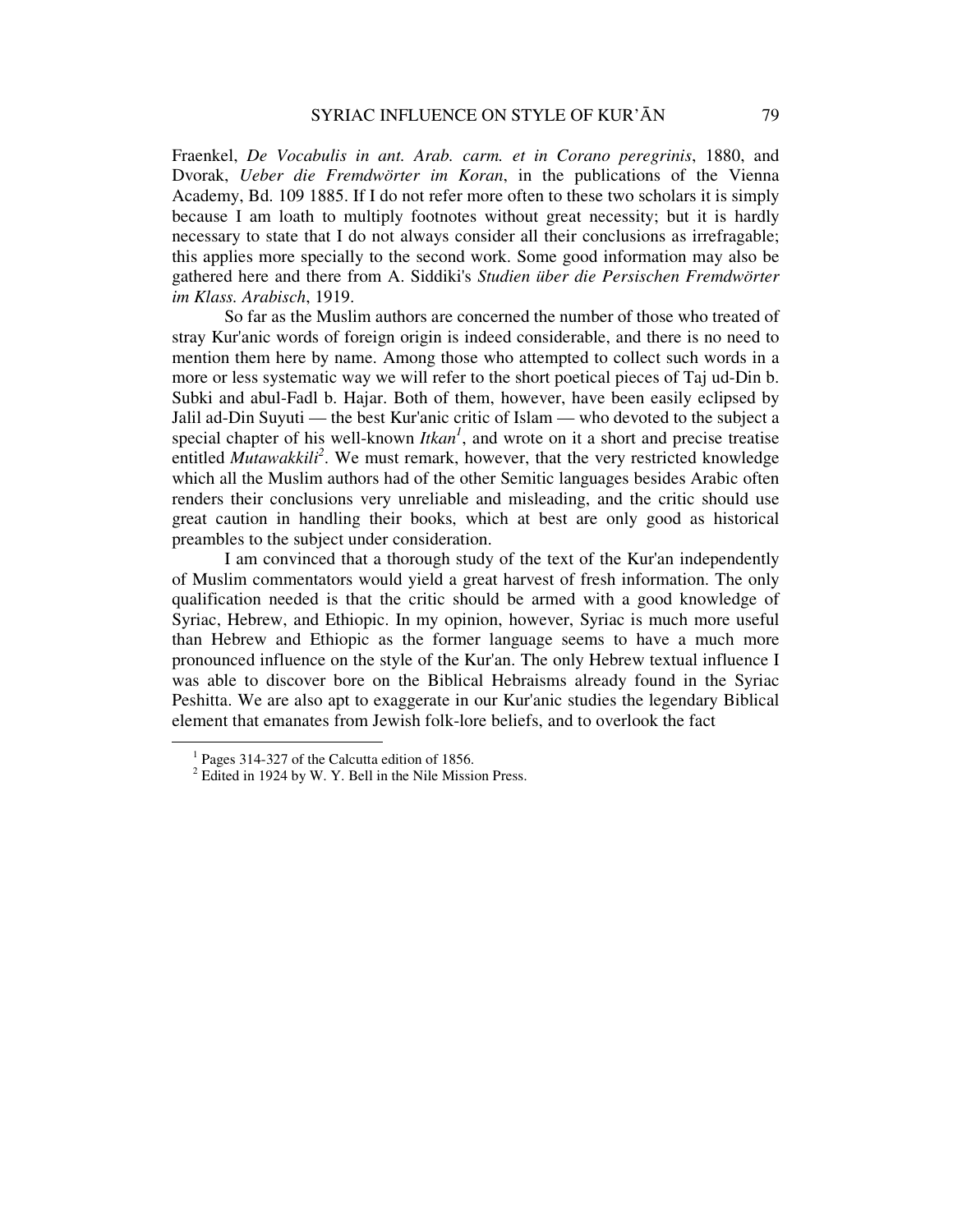that these legends were already found in scores of apocryphal books circulating among the members of the Syrian Churches of South Syria and Arabia. In this connection we may state with some confidence that taking the number 100 as a unit of the foreign influences on the style and terminology of the Kur'an Ethiopic would represent about 5 per cent of the total, Hebrew about 10 per cent the Greco-Roman languages about 10 per cent., Persian about 5 per cent, and Syriac (including Aramaic and Palestinian Syriac) about 70 per cent.

In the following pages we propose to discuss very briefly a *first* list of words bearing on some aspects of this Syriac influence on the linguistic peculiarities of the Kur'an. The list ought to be carefully examined, because if its points are established they will modify to a large extent our Kur'anic conclusions which are mainly derived from Muslim writers the best of whom flourished some two hundred years after the events.

The Syriac influence on the phraseology of the Kur'an may be considered under six distinct headings: (*a*) proper names, (*b*) religious terms, (*c*) common words, (*d*) orthography, (*e*) construction of sentences, (*f*) foreign historical references.

For the sake of conciseness and in order to save our limited space we shall not add any critical remarks to the words which to us seemed to be self-evident and clear even to the non-expert  $eye^1$ . We propose to deal with the logical conclusions to be drawn from the present pages at the end of the second list of words which we will publish in the near future.

So far as the etymology of the common words is concerned it is of course always difficult to decide with tolerable certainty whether a given Arabic word used in the Kur'an is derived directly from the Syriac, Hebrew, or Ethiopic languages or not derived from any of them at all. There are thousands of concrete lexicographical words that are identical in all the Semitic languages, and no responsible scholar will ever contend that any of them is derived from this or that Semitic language. This applies especially to *primitive* vocables such as "head" , "hand," etc, etc. Such words belong to the common Semitic stock found in all the Semitic languages. For the words

 $1$  We can, however, assure the benevolent reader that no Kur'anic word has been asserted as derived from Syriac, Hebrew, Ethiopic, Greek, Latin or Persian except after deep thought and consideration.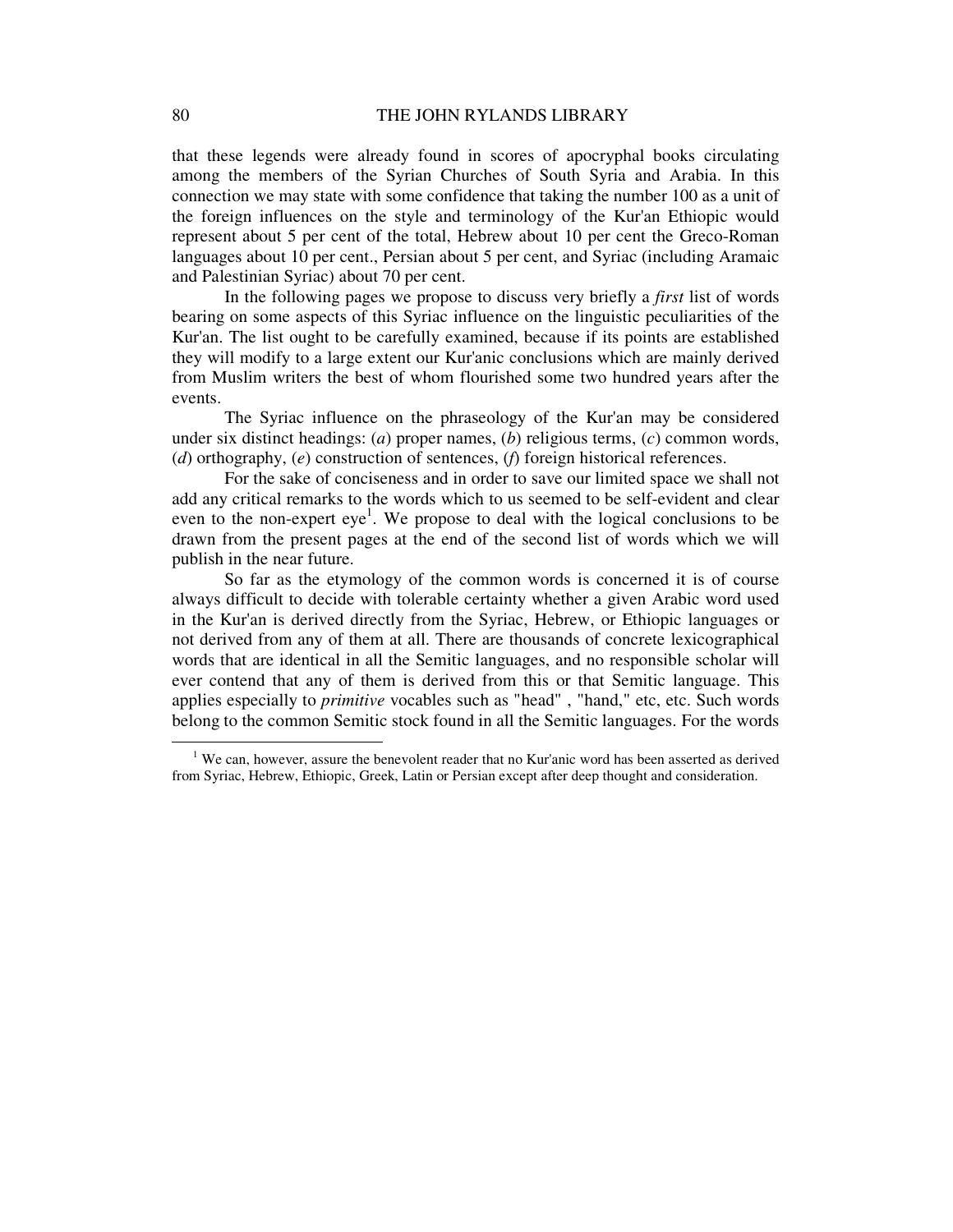that are not primitive and common to all the Semitic languages but found in some of them only, to the exclusion of others, I have found the following considerations worthy of attention:

(*a*) With all words, whether concrete or abstract, we must consider 1st the grammatical and lexicographical genius of this or that Semitic language and see how the Kur'anic words fit in with it; and 2nd the nearest form presented by the Kur'anic words as compared with the corresponding words found in this or that Semitic language.

(*b*) With exclusively concrete words we must consider the history, and the geography and topography of the land, of this or that Semitic people, and examine the extent to which the Kur'anic words fall in harmony with them.

(*c*) With exclusively abstract words we must consider which of the Semitic nations first acquired literary civilisation, and which of them by force of circumstances or by its proximity to the Hijaz was more likely to exercise a direct influence on its language in this or that special branch of literature.

For a general view of the mutual relations that bind all the Semitic languages together the following works need no special recommendation from me: Wright's *Comprehensive Gram. of the Sem. Lang.*, Brockelmann's *Grundriss*, Zimmern's *Verg. Gram. d. Sem. Sprachen*, and the well-known works of Nöldeke on the subject.

# **I**

#### **Proper Names**

The proper names of Biblical personages found in the Kur'an are used in their Syriac form. Such names include those of Solomon, Pharaoh, Isaac, Ishmael, Israel, Jacob, Noah, Zachariah, and Mary. The other Biblical names used in the Jewish sacred Books have the same spelling in Syriac and in Hebrew. The following names need some explanation.

SOLOMON and PHARAOH. The Hebrew names are שְׁלֹמֹה and  $\ddot{z}$ שׁ with a final *hé* and for Solomon with two vowels ō; so the Arabic ليمنس and ونفرع) with a final *n*ū*n*) of the Kur'an could only have emanated from the Syriac forms of the two names محتمعه and محتمعه and per form of the last name has the vowel *i* under the *pé*.) The penultimate *aliph* of the modern pronunciation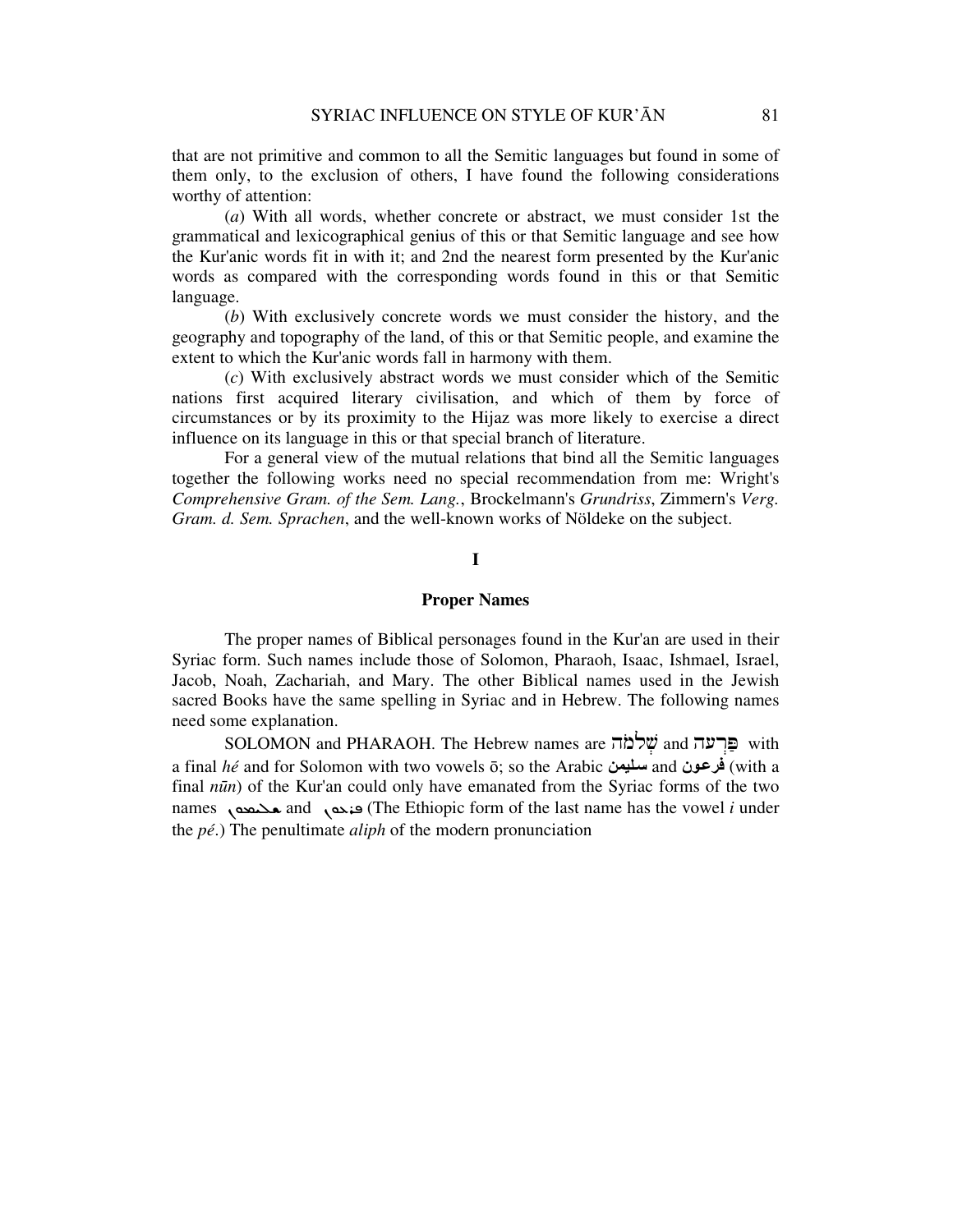*Sulaim*ā*n* is a later addition of the scribes. We must here remark that the penultimate *w*ā*w* of the Syriac name is also missing in many ancient books, and the name appears as محمد, in MSS. written before the time of Muhammad. See the Brit. Mus. Syr. MS. Add., 14, 602 ff.,  $82^{\degree}$  and  $84^{\degree}$ . The MS itself is of the end of the sixth or at the latest of the beginning of the seventh Christian century.

ISAAC. Here also the Arabic حقإس is without doubt derived from the Syriac **مسم**) and not from the Hebrew יִצְּחָק $\cdot$  ְשׁוֹחָ $\cdot$  (with a  $yodh$ ). $^2$ 

ISHMAEL and ISRAEL The same remark applies to Ishmael and Israel. Their Kur'anic equivalents إسمعيل and إسرائيل) with or without *hamzah*) are exactly the Syriac عمد الله مسلم and not the Hebrew بَالْبِتِهِيمَ and y and y مُصدَم and y مُصدَم and  $\lambda$  or ، مُصدَم الله عليه references to some Arabic inscriptions bearing on the name "Ishmael," see Horovitz, *Koranische*, p.92, and Hartmann's *Arabische Frage*, pp. 182, 252 *sqq*.

JACOB. To a certain extent the form of the name of Jacob is also more Syriac than Hebrew: محصحت = يعقوب. but in Hebrew بعقوب. with a short *patah* for the *'é* and without a long vowel. The name occurs five times only in the Hebrew Massoretic text with the long vowel and a quiescent *'é* as in Arabic and Syriac, and it is very probable that they represent a more modern pronunciation of the name.

NOAH. The Hebrew  $\overline{p}$  is somewhat remote and the Arabic  $\overline{c}$  is exactly the Syriac and the Ethiopic  $\omega$ .

ZACHARIAH. Here also the Arabic ازكري is the Syriac ܙܟܪܝـܐ with an *alaph* and not its Hebrew form with a *hé*, or the Ethiopic *Zakarias* (taken from the Greek).

MARY. Note the difference in the first vowel of the word; Arabic and Syriac *Mar* but the Massoretic text *Mir*. It should be observed, however, that according to the Massorah to the Targum of Onkelos 84b<sup>3</sup> on Exod. xv 20, *Maryam* was also the Targumic pronunciation. In Ethiopic both syllables are long; *M*ā*ry*ā*m*.

There is not a single Biblical name with an exclusively Hebrew

<sup>1</sup> Pp. 709 and 714 in Wright's catalogue. On the gods *Shalman* and *Solomon* see Clay, *The Empire of Amorites*, pp. 91, 156, and Meyer, *Die Israeliten*, p. 295.

<sup>&</sup>lt;sup>2</sup> See Fraenkel, *Z.A.*, *xv.*, 394.

 $<sup>3</sup>$  Edit. Berliner, 1875.</sup>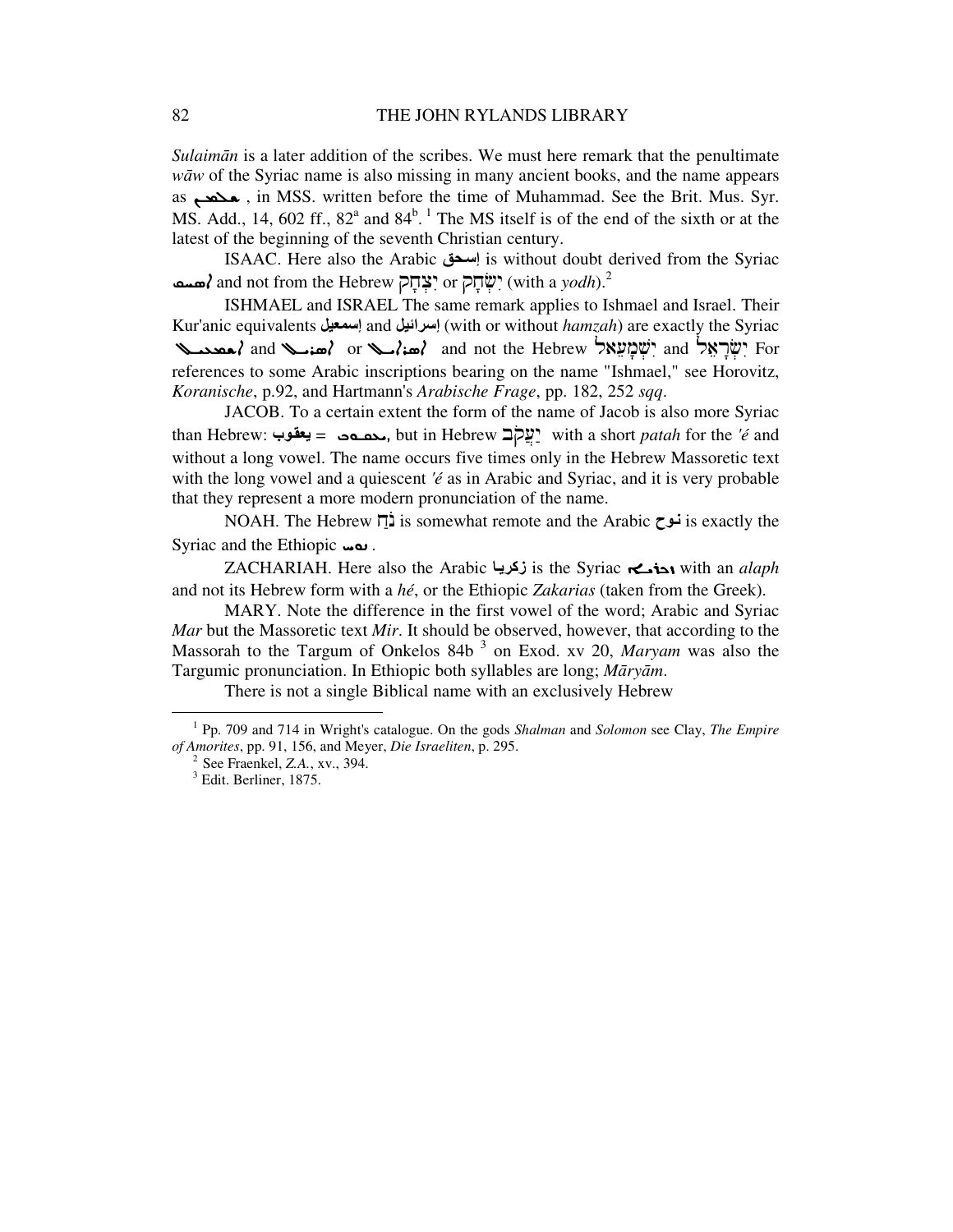pronunciation in the whole of the Kur'an. So far as the names *Ishmael, Israel* and *Isaac* are concerned we may remark that their deviation from the Hebrew pronunciation is all the more remarkable because in them the author (or the editor of the Kur'an) is running counter to the genius of the Arabic and Hebrew languages to follow that of Syriac. It is well known that the letter of the 3rd pers. sing. of the aorist is both in Hebrew and Arabic a *y*ō*dh* which in Hebrew precedes the above proper name; and it would have been much more natural that their Arabic form should have been for instance *Yasma'il*, and *Yashak* with a *y*ā*'* than *'Ism*ā*'*ī*l* and *'Ish*ā*k* with an *aliph*, — forms which have been used by the Syrians in order to retain as much as possible the original pronunciation of the Hebrews, inasmuch as the letter of the 3rd per. sing. of the aorist is in their language a *n*ū*m* and not a *yodh* as in Arabic and Hebrew.

Another very remarkable fact emerging from all the above words is their pronunciation. I am at present engaged in the study of the early history of Christianity in Arabia as a sequel to my *Early Spread of Christianity in Central Asia*, and *Early Spread of Christianity in India*, published in 1925 and 1926 respectively. From that study it will be seen that the majority of the Christians round about Hijaz and South Syria belonged to the Jacobite community and not to that of the Nestorians. This was the state of affairs even in the middle of the ninth Christian century in which a wellinformed Muslim apologist, 'Ali b. Rabban at-Tabari, was able to write: "What (Christians) are found among the Arabs except a sprinkling of Jacobites and Melchites."<sup>1</sup>

Now the pronunciation used in the Arabic proper names mentioned above is that of the Nestorians and not that of the Jacobites. The latter say *ishm*ō*'*ī*l*, *isr*ōī*l* and *Ish*ō*k* etc., and not *Ishm*ā*'*ī*l, Isr*ā*'il*, and *Ish*ā*k*, as they appear in the Kur'an.

The Graeco-Roman world is seemingly represented by two names only: that of the prophet Jonas who figures as *y*ū*nus*, and that of the prophet Elijah whose name is written *Ily*ā*s*, and once as *Ily*ā*sin (sic)* for the sake of the rhyme (xxxvii. 130). It is highly probable, however, that these two names were borne by Christian Syrians and that they were taken direct from them; indeed many men of the Jacobite

<sup>1</sup> *Kitab ad-Din wad-Daulah*, p. 157 of my translation.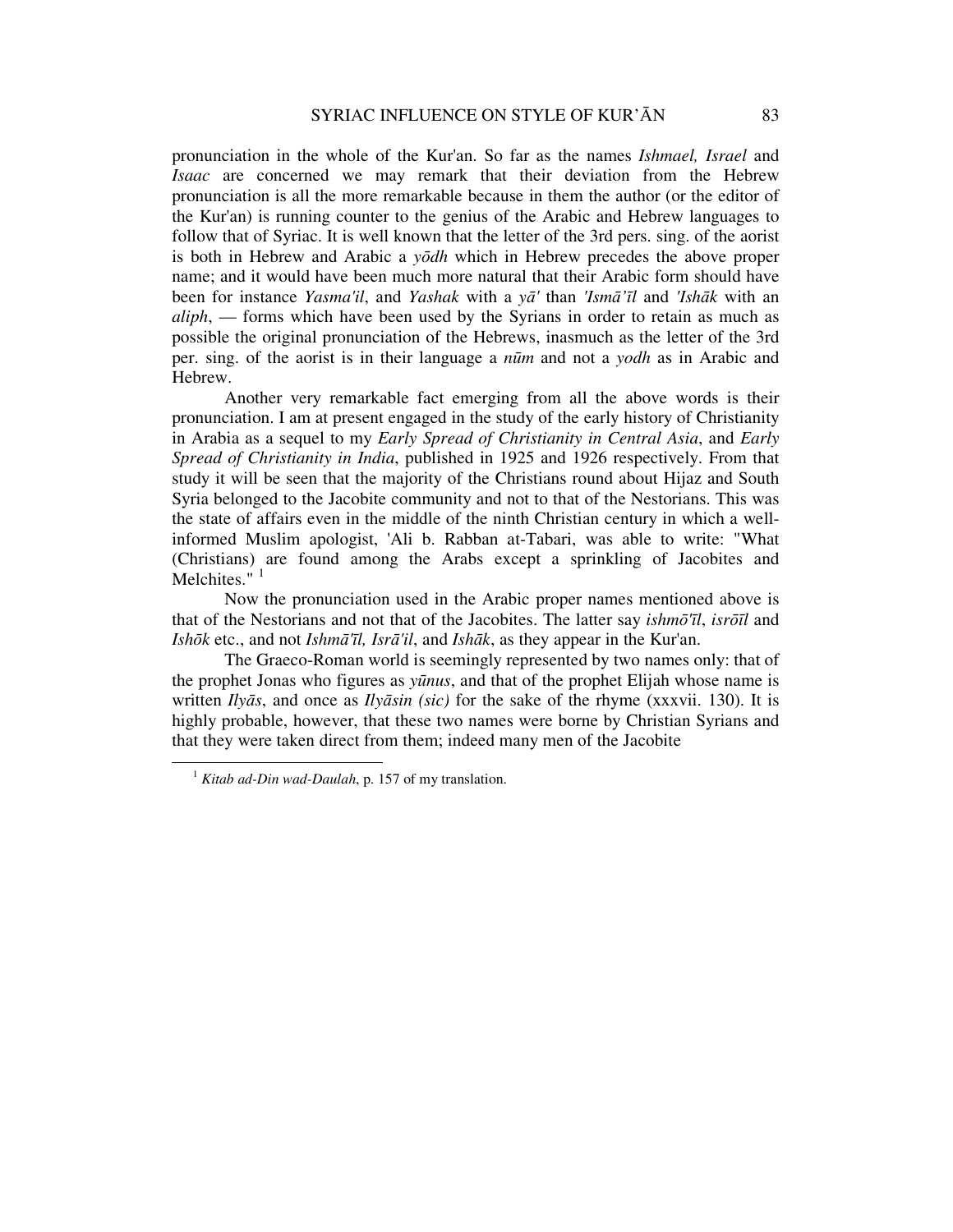Nestorian, Melchite, and Maronite Syrians had from the third Christian century names either completely Greek or with a pronounced Greek termination only. The number of such men literally amounts to thousands. As an illustration of the final *s*ī*n* we may remark here that many Syrians were called *Yohannis* for *Yohanna*, John, *Mattaeus* for *Mattai*, Matthew, *Thomas* for *Thoma*, Thomas etc.

That the view we have here exposed is the only right one is borne out by the fact that in Palestinian Syriac the form of the two names is  $Ily\bar{a}s<sup>1</sup>$  and  $Y\bar{u}nus<sup>2</sup>$  as in the Kur'an. In Ethiopic both names appear also as *Ily*ā*s* and *Y*ū*nus*, but from the Syriac vocable (dhu-n) *n*ū*n*, "(he of the) fish," by which the Kur'an names Jonah (xxi, 87), it is more probable to suppose that he got his name also from the Syrians.

By applying the Syriac method of proper names we will be able to throw light on some strange forms of names used in the Kur'an. To express "John" the Kur'an of our days has the strange form *Yahya*. I believe, with Margoliouth,<sup>3</sup> that the name is almost certainly the Syriac *Yohannan*. In the early and undotted Kur'ans the word stood as which could be read *Yohanna, Yohannan*, or *Yahya*, and the Muslim kurrā' who knew no other language besides Arabic adopted the erroneous form *Yahya*. I am absolutely unable to agree with Lidzbarski<sup>4</sup> that this curious name is an old Arabic one.

So far as the word *'*Ī*sa* (the name given to Jesus in the Kur'an) is concerned, it was apparently in use before Muhammad, and it does not seem probable that it was coined by him. A monastery in South Syria, near the territory of the Christian Ghassanid Arabs, bore in A.D. 571 the name *'Isan*ī*yah*, that is to say, "of the followers of Jesus," i.e. of the Christians. See fol.  $84<sup>b</sup>$  of the Brit. Mus. Syr. MS. Add., 14, 602, which is of the end of the sixth, or at the latest of the beginning of the seventh century.<sup>5</sup> The Mandean pronunciation *'Iso*<sup>6</sup> is of no avail as the guttural *'é* has in Mandaic the simple pronunciation of a *hamzah*. The Mandean pronunciation is rather reminiscent of *'Iso*,

<sup>&</sup>lt;sup>1</sup> Palestinian Syriac Lectionary, p. 289, (edit. Mrs. Lewis and Mrs. Gibson).

<sup>2</sup> *Ibid*, p.24.

<sup>3</sup> *Moslem World*, 1925, p.343.

<sup>4</sup> *Johannesbuch* ii., 73: cf. also Nöldeke in *Z.A.*, xxx, 158 sq.

<sup>&</sup>lt;sup>5</sup> P. 714 in Wright's Catalogue.

<sup>6</sup> Nöldeke's *Mand. Gram.*, xxix and 55; Lidzbarski. *Mand. Liturgien*, 191.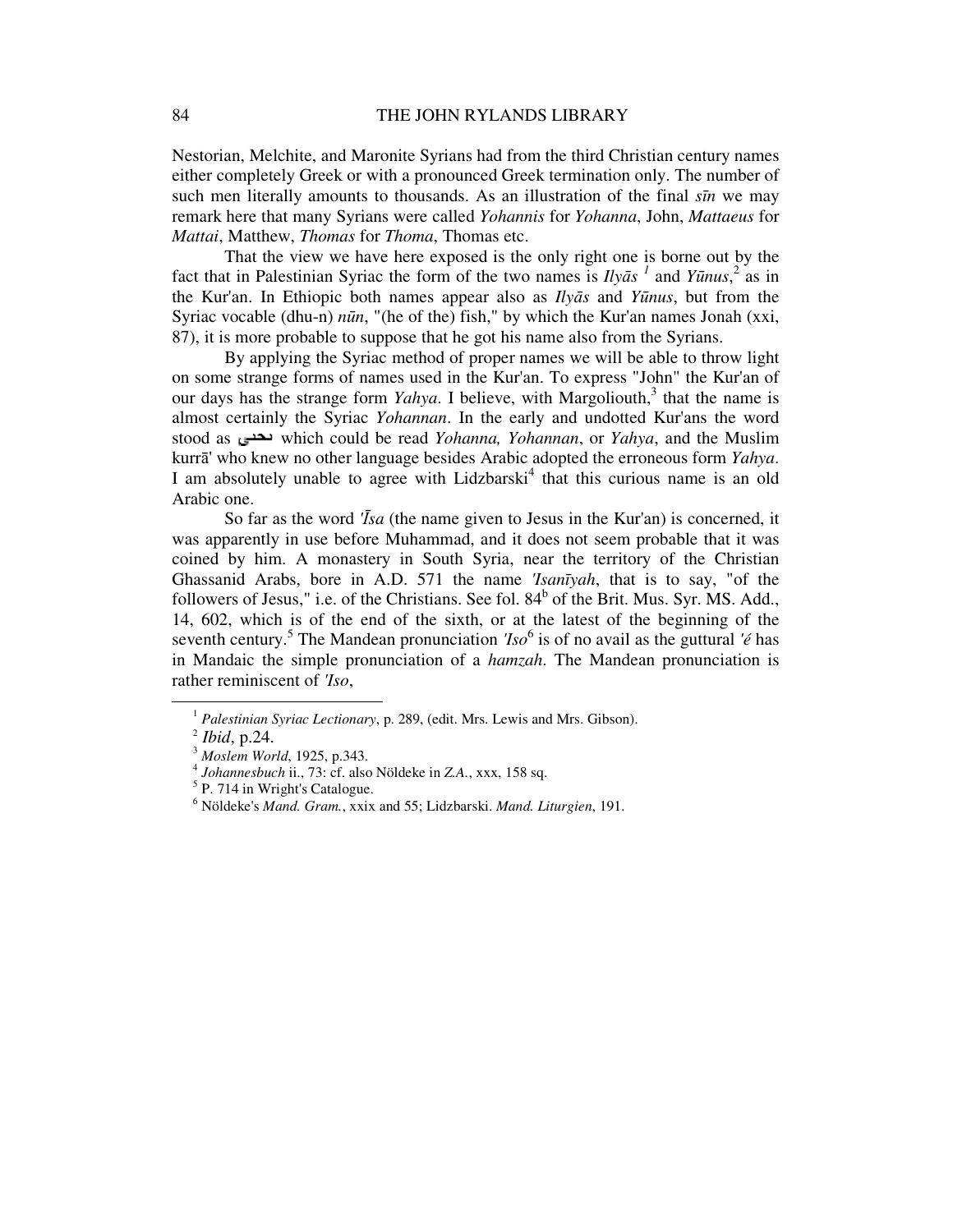as the name of Jesus was written in the Marcionite Gospel used by the Syrians.<sup>1</sup>

#### **II.**

# **Religious Terms.**

Almost all the religious terms found in the Kur'an are derived from Syriac In this category we will include such terms as:

| كاهن                                     | from | دα∙ىا        | <i>priest</i> (lii., 29; lxix., 42).                           |
|------------------------------------------|------|--------------|----------------------------------------------------------------|
| مسيح                                     | from | محمسا        | <i>the Christ</i> (iii., 40 and passim). $[2: 45]$             |
| قستيس                                    | from | فعنعا        | <i>Christian priest</i> <sup>2</sup> (v., 85). [5: 82]         |
| in the sense of) <i>last</i> ) دین       | from | ومعار        | $(i., 3, etc)$ [1:4]                                           |
| judgment                                 |      |              |                                                                |
| سَفَرَة                                  | from | معنز         | scribes (1xxx, 115) [80: 15]                                   |
| مَثَل                                    | from | محى          | <i>parable</i> <sup>3</sup> (in an evangelical sense;          |
|                                          |      |              | frequently used).                                              |
| فرقان                                    | from | فوزقيل       | salvation <sup>3</sup> (ii., 50 and passim) [2: 53]            |
| طاغوت<br>رَبَّان <i>ِي</i>               | from | المصلا       | error, infidelity (ii. $257$ passim). $[2: 256]$               |
|                                          | from | <b>ز</b> حىل | <i>perceptor</i> , $3 \text{ doctor (iii., 73; v.48 and 68).}$ |
|                                          |      |              | [3: 79; 5: 44, and 63]                                         |
| ڨُرْبَان                                 | from | مەزدىل       | sacrifice (iii. 179 and passim). [3: 183]                      |
|                                          | from | متعجز        | <i>resurrection</i> (frequently used).                         |
| <del>ت: -</del><br>قيامة<br>جنّة<br>جنّة | from | محجملا       | Kingdom of Heaven (vi. 75 and passim).                         |
|                                          | from | $M_{\odot}$  | the Garden i.e. Heaven (frequently                             |
| ملاك                                     |      |              | used).                                                         |
|                                          | from | محلاحا       | angel, frequently used in the sing. and<br>plural.             |
| رُوْحُ الْقُدُسِ                         | from | woj          | <i>the Spirit of Holiness</i> (Holy Spirit) xvi,               |
|                                          |      | مەرھا        | 104). [16: 104]                                                |
| نفس                                      | from | بقعا         | the spiritual soul (frequently used).                          |
|                                          |      |              |                                                                |

<sup>1</sup> Mitchell's St. Ephraim's Prose Refutation of Mani, Marcion, and Bardaisan, vols. i-ii., 1912-21 (as in index), and see my study on same in *J.R.A.S*., 1922, p. 530.

<sup>2</sup> It is in place here to remark that the Syriac word *Kashsh*ī*sh* was used as a proper name by many Ghassanid Arabs of South Syria. See "Mar Kashshīh, the Arab," in Brit. Mus. Syr. MS. Add, 14, 458, p.48, in *Wright's Catalogue*. The MS. was copied before the death of Muhammad.

 $3^3$  Many worthless conjectures have been put forward concerning this word by Muslim commentators who knew no other Semitic language besides Arabic.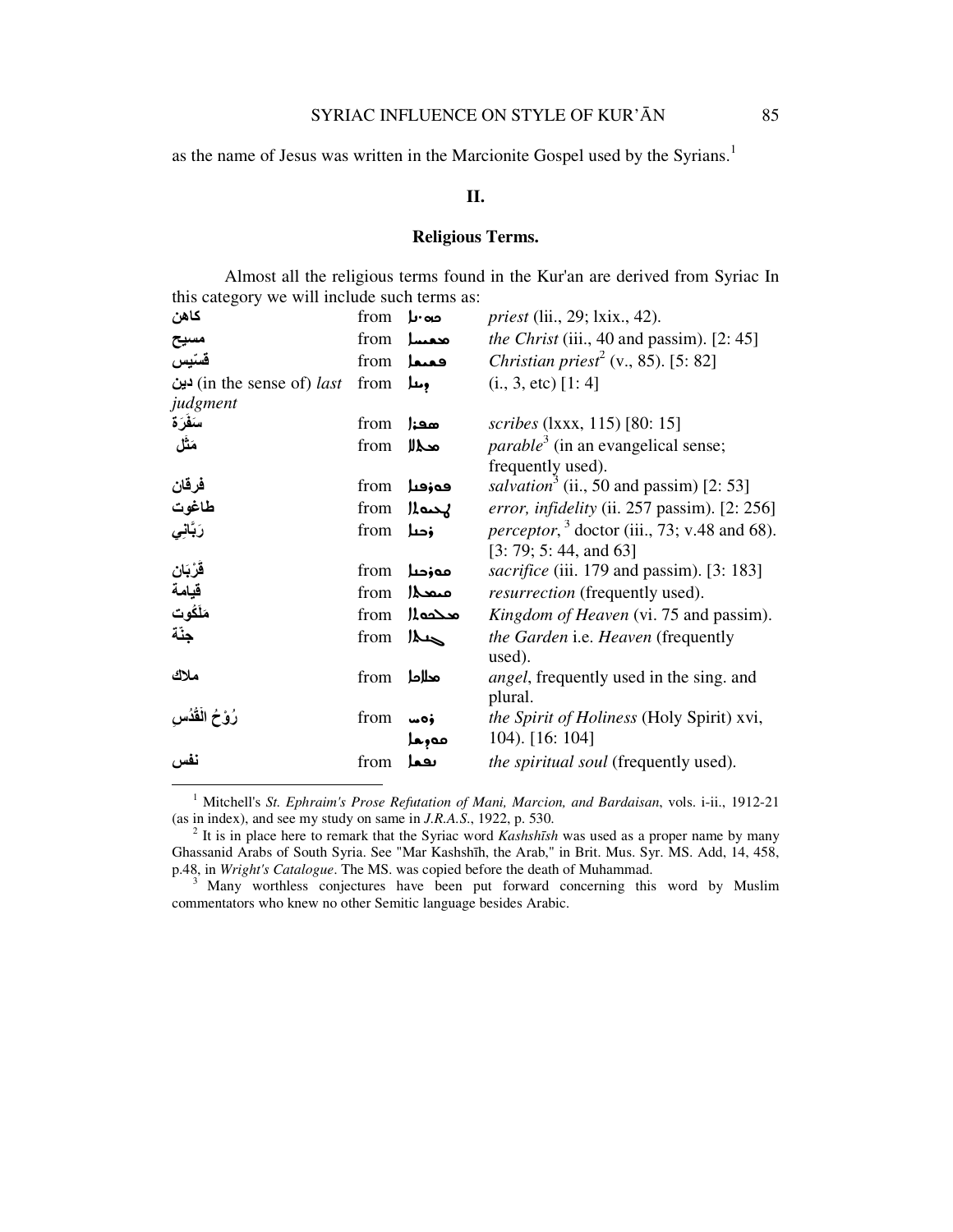| وَقَرَ                   | from                | معن             | to glorify God (xlviii., 9).                                                            |
|--------------------------|---------------------|-----------------|-----------------------------------------------------------------------------------------|
| آية                      | from                | 12 <sup>2</sup> | sign, verse (frequently used).                                                          |
| اللّه                    | from                | الخام           | (ancient Nestorian pronunciation <i>Allaha</i> ) God. The pre-                          |
|                          |                     |                 | Islamic word for deity seems to be represented by the form <a></a>                      |
|                          |                     |                 | Ilāh.                                                                                   |
|                          | from $\mathbf{L}_1$ |                 | <i>he prayed</i> , and its <b>صلوة</b> derivative from $\mu_{\infty}$ , <i>prayer</i> . |
|                          |                     |                 |                                                                                         |
| صنام                     | from                | ۴ι              | <i>he fasted</i> , and its derivative <b>صوم</b> from <b>صور</b> م <i>fast.</i>         |
| خطي                      | from <b>4</b>       |                 | he sinned, and its derivative خطية from جمعية, sin.                                     |
| كفر                      | from                | معۃ             | he denied the faith.                                                                    |
| ڏبُح<br>تَجَلَّ <i>ى</i> | from محسل           |                 | sacrifice (xxxvii., 107).                                                               |
|                          |                     | from $\Delta l$ | to reveal oneself (said of God), vii., 139. [7: 143]                                    |
| سبّح                     | from                | بعضت            | he glorified God, and all its derivatives.                                              |
| قَدَّسَ                  | from                | طبعا            | <i>he glorified God</i> (ii., 28). $[2:30]$                                             |
| خُوْب                    | from                | سەدا            | <i>crime</i> (iv., 2).                                                                  |
| طوبَى                    | from                | يەدا            | blessed be! beatitude (xiii., 28). [13: 29]                                             |

This dependence of the Kur'an upon Syriac religious terms is also visible in the theological expressions, such as *light upon light* (= light from light), of xxiv., 35 (where نُور), and in all semi-Biblical quotations or inspirations, such as the story of the camel and the eye of the needle (vii., 39) [7: 40], where  $\leftrightarrow$  like ܓܡـ in Matt. xix, 24, and the idea of God causing to die and to live (liii., 45) [53:  $\,$  and أَحْيَا and أَحْيَا and جمعيها and جمعيها and أَخَيْنا and أَحْيَا and أَحْيَا and  $\,$  in  $\,$  I Sam. ii., 6, where the Hebrew is in َ َ the second form.

The same applies to Biblical events and facts, such as انَوفُط) vii., 130; xxix., 13) [7: 133; 29: 14], *flood*, from ܛܘܦܢܐ and صلب from ܨܠܒ**,** *to crucify*, as applied to Christ (iv., 156) [4: 157]. As such we will also count مَنْ *manna*, from **حن** <sup>1</sup> (ii., 54; viii 160; xx., 82) [2: 57; 7: 160; 20: 80], سَلْوَى ,*quail*, from أسباط ,*ibid.*), أسباط ,*tribes,* from ـ **E**. Another category of verbal Syriacisms is to be found in the literally translated Syriac words; as such we will

<sup>1</sup> It could not have been taken from Hebrew because of its mention with *Salwa*. See Fraenkel, *De Vocabulis*, p.24. With this scholar I am in perfect agreement concerning some other words in this section.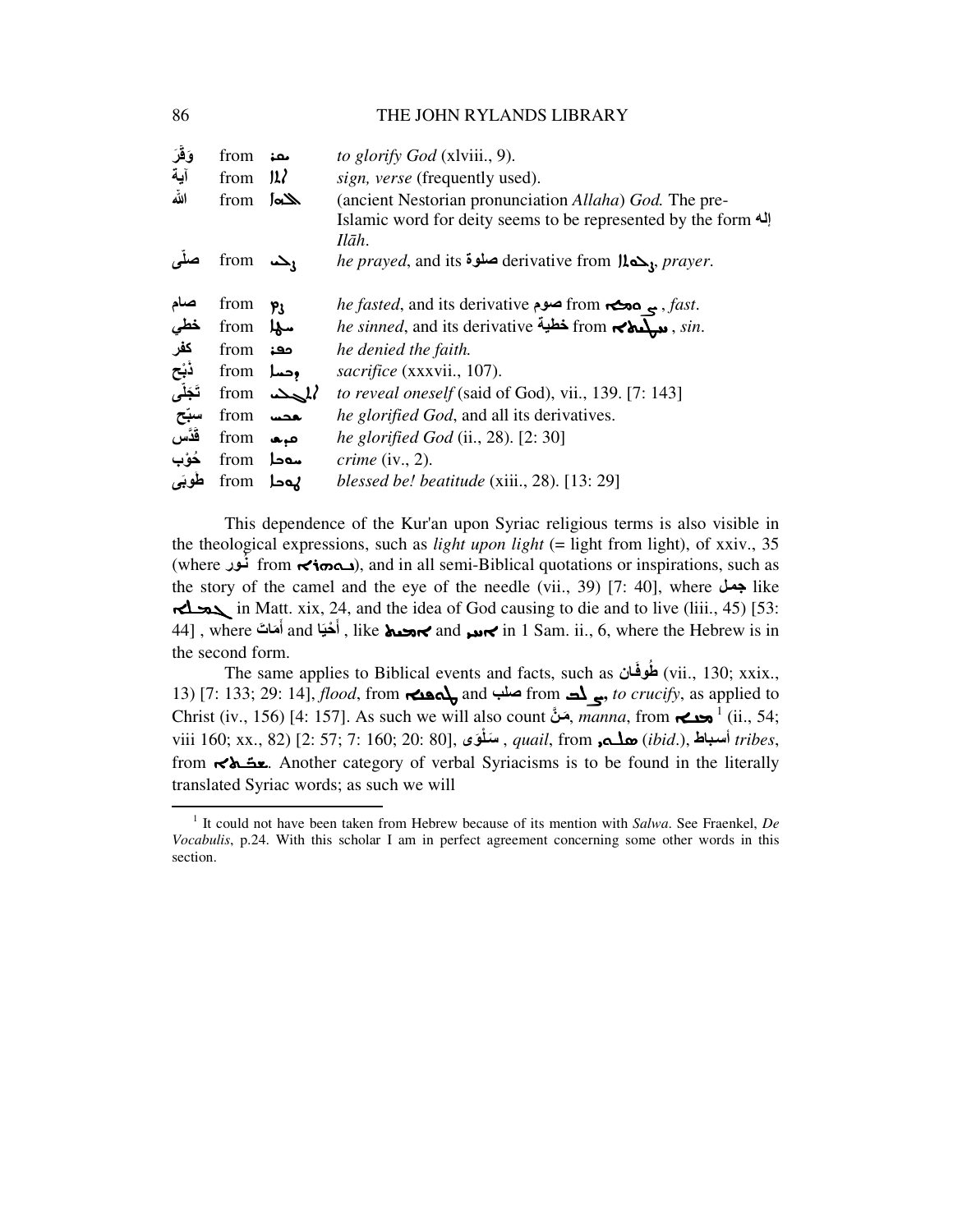count the frequently used رسول, *Apostle*, from جن**لملي,** and, تكلمة, *Word* (of God) from ܡܠܬܐ) iv., 1691 et passim). [4: 171]

I believe that in the above list the words, the Syriac origin of which could be denied, are very few. The list could be increased by scores of other words, but the above vocables are sufficient for the purpose of this first list. The only Kur'anic religious terms that betray Hebraic influence are the two technical terms of *taur*ā*t* — Torah, and *Tabūt*, "ark"<sup>I</sup> (ii., 49; xx., 39) [2: 248; 20: 39]. The same may to some extent be said of the late Aramaic םָהנּ ְגּ, *Jahannam*, "hell," which lacks a *m*ī*m* in classical Syriac. The word *Math*ā*ni*, in xv., 87 and xxxix., 24 [39: 23], is obscure, and its connection with the technical word *mishnah* is quite possible but not certain. On the other hand, *habr*, "doctor", is both Syriac and Hebrew, with a slight change in the meaning.

The Jewish influence on the religious vocabulary of the Kur'an is indeed negligible.

In spite of the close and intimate relations that existed between Hijaz and Abyssinia, relations that were strengthened (if we are to believe the Muslim historians on this subject) by the fact that the early Muslims took refuge with Najāshi, the King of Abyssinia, the only Ethiopic religious influence on the style of the Kur'an is in the word *haw*ā*riy*ū*n*, "Apostles" It is also possible that the word *suhuf* "leaves, sheets," may have been inspired by the corresponding Ethiopic word.

Here also we must remark, as we did in the case of the Kur'anic proper names, that the pronunciation of the above Syriac religious terms is that in use among the Nestorians and not the Jacobites. The latter say *furk*ō*n* and not *furk*ā*n*, *Kurb*ō*n* and not *Kurb*ā*n*, *Kash*ī*sh* and not *Kashsh*ī*sh* (with a *shaddah*), etc.

#### **III**

## **Common Words**

There are words in the Kur'an which are somewhat uncommon in Arabic but quite common in Syriac. As such we will count:

<sup>&</sup>lt;sup>1</sup> The word *Sūrah* is of unknown origin, and its right etymology is in our judgment still obscure.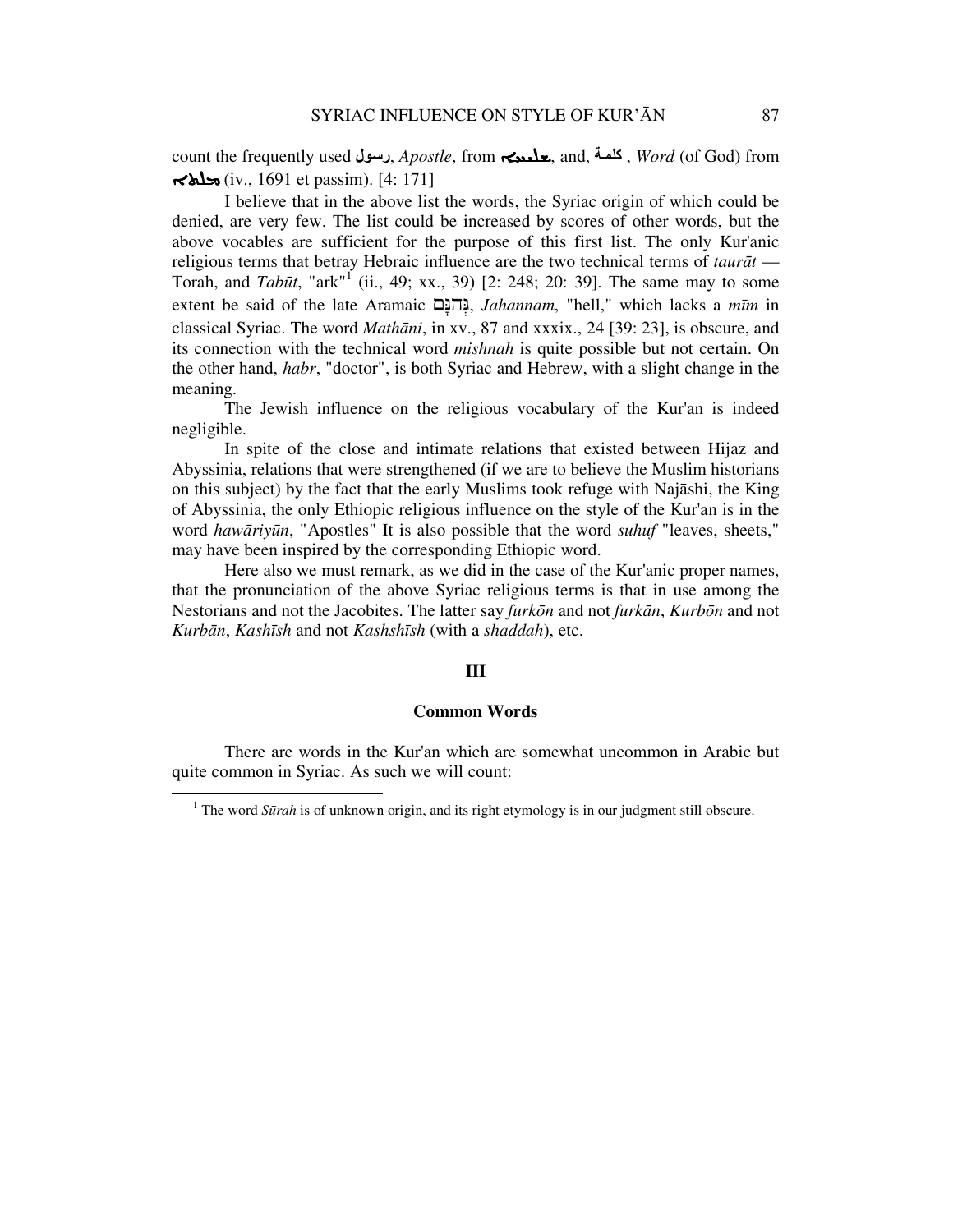| ڤرآن                                 |                | from <b>انگ</b>    | (Kur'ān), a technical Syriac word to mean               |
|--------------------------------------|----------------|--------------------|---------------------------------------------------------|
|                                      |                |                    | scriptural lesson, or reading.                          |
| خُسْبَان                             |                | from <b>المعدم</b> | <i>numbering</i> (vi., 96; xviii., 38; lv., 4). [6: 96; |
|                                      |                |                    | 18: 40; 55: 5                                           |
| مُهَيْمِن<br>نُون                    |                | from ranos         | <i>faithful</i> (v., 52; lix., 25). [5: 48; 59: 23]     |
|                                      | from <b>ہے</b> |                    | fish (xxi., 87).                                        |
| طَور                                 |                | from $\kappa$ iol  | <i>mountain</i> (xx., 82 and passim). $[20:80]$         |
| تَبَّرُ                              | from <b>خط</b> |                    | he defeated, destroyed (xxv., 41<br>and                 |
|                                      |                |                    | passim). [25:39]                                        |
| شَانْسَ                              | from           | محامحه             | hater (cviii., 3; cf. also v., 3, 11). [108: 3; cf.     |
|                                      |                |                    | also, 5: 2, 8]                                          |
| توفي (in the sense of) from بَرِيَّة |                |                    | $(xcviii, 5-6)$ . [98:6-7]                              |
| creation                             |                |                    |                                                         |
| أقنى                                 | from           | ∕∽مدر              | to cause to possess (liii., 49). $[53:48]$              |
| حَنَان                               | from           | سنگ                | <i>grace</i> (xix., 14). [19: 13]                       |
| in the sense of) from $\sim$         |                |                    | (vi., 92, etc.).                                        |
| metropolis                           |                |                    |                                                         |

*abb*, from *ibba* or *abba*, "fruit" (lxxx., 31).

- *misk*, from *mushk*, "musk" (lxxxiii., 26). [The word is possibly of Persian origin, but it passed into Syriac.]
- *mak*ā*l*ī*d*, from *kel*ī*d*, "key" (xxxix, 63; xlii., 10) [39: 63; 42: 12] . [The word is of Persian origin, but it passed into the Kur'an through Syriac. The proof is in the letter Kāf]
- *istabrak*, from *istabarg*, "silk brocade" (lxxvi., 21). [The word appears to be of doubtful origin, but it passed into the Kur'an through Syriac.]<sup>2</sup>

Many of the above words are wholly Syriac and no amount of lexicographical and grammatical subtlety will, in our judgment, succeed in Arabicising *n*ū*n, T*ū*r*, or *muhaimin*, etc. I believe also with

<sup>1</sup> There is not much doubt in my mind that the word *Kur'an* is imitated from the Syriac *Kiry*ā*n*. All the Biblical lessons to be read in the Churches are called by the Syrians *Kiry*ā*ns*. The Prophet called simply his book by the word that was used to name the pericopes of the Revelation in the Christian Churches of his day. We should also remember that in the oldest MSS. of the Kur'ān the word is simply written قرن which may be, and has already been, read *Kur'*ā*n* or *Kur*ā*n* without *hamzah*. I suspect that this reading of the word without *hamzah* is reminiscent of an earlier pronunciation *Kury*ā*n* or *Kiry*ā*n* (with a *y*ā*'*) and that the *hamzah* pronunciation is a late reading adopted to make the word more Arabic and in harmony with the root of the verb *kara'a*.

<sup>2</sup> So Fraenkel, *De vocabulis*, 25, who refers to Lagarde's *Gesammelte Abhandlungen*, 13. So also Siddiki, *Studien*, 8.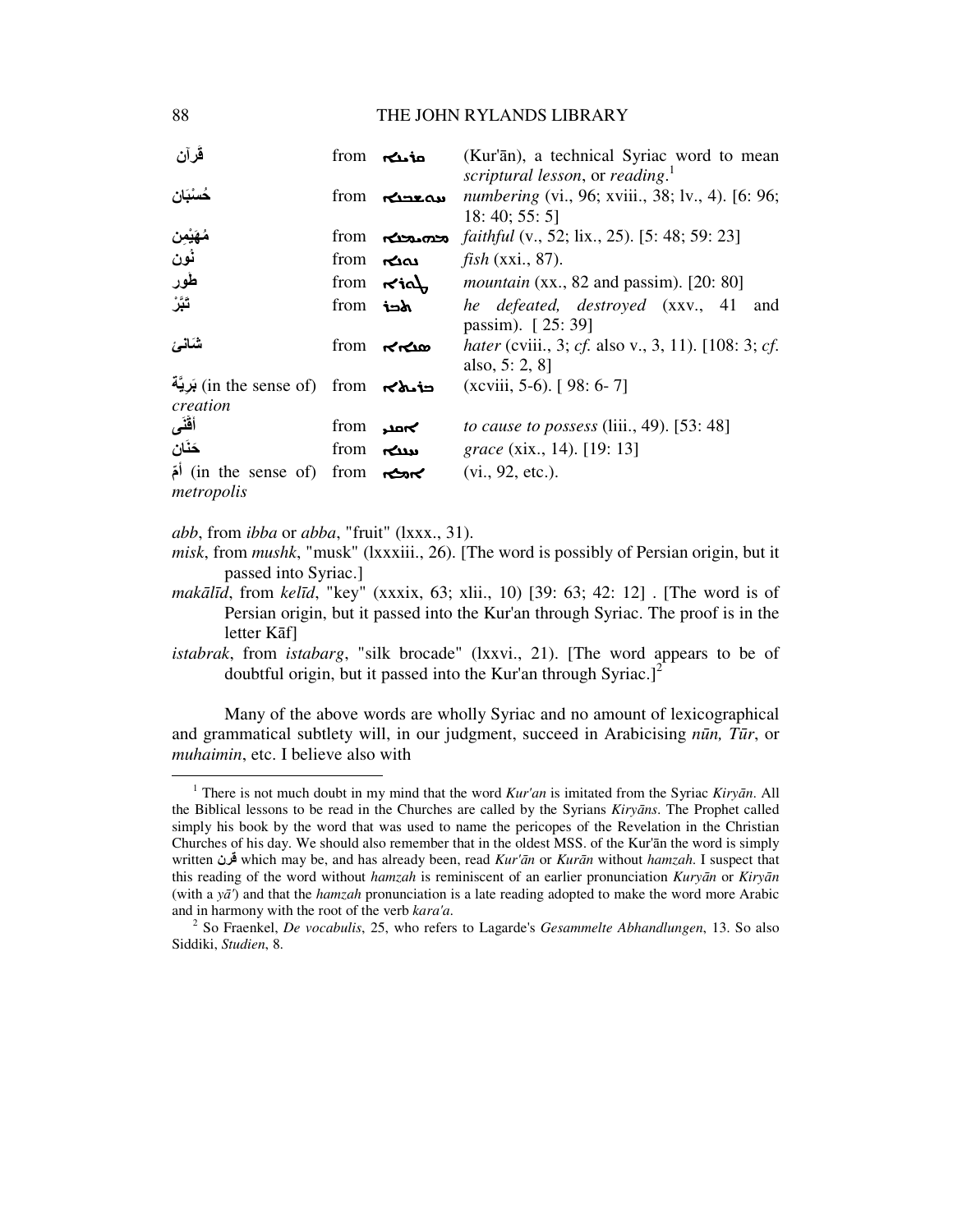Fraenkel (*ibid.*, p. 250) that the word اطيرأس in vi., 25, etc., is the Syriac ܐܫـܬܪܐ, "writing, archives, any written thing." The meaning of "legends, stories," given to the word by the Muslim commentators, is arbitrary, a device to give a sense to a sentence that they could not understand, and is not warranted either by the etymological meaning of the root, or by its comparison with the other Semitic languages.<sup>1</sup>

Another Syriac word in the Kur'an is رحمان**,** *compassionate*, from ܪܚܡܢـܐ, and the recently discovered *Book of the Himyarites*<sup>2</sup> shows that the word was used in Yaman before the time of the Prophet.

The Palestinian form of Syriac is represented in the Kur'an by the word صديقّ = ܨܕܝܩ, *a just man* and its derivatives. In Classical Syriac the first letter is a *Zain*, but in Hebrew a *S*ā*dhé*.

The Graeco-Roman world is indirectly represented by the three following words which refer to the State technicalities of currency, weight, and measure; ارَدينِ (iii, 36) [3: 75], *denarius*, مدرھ) xi, 20), *drachm*, and ارَنطْ ِق, *Kint*ā*r*, (iii., 68, etc.) [3: 75]. These are of no importance, and it is highly probable that *dinar* and *Kintar* have passed into the Kur'an through the intermediary of the Syriac ܕܝܢܪܐ and ܩܢܛܪܐ . This has actually taken place with **الَّذِهَاس** χἀρτης (vi., 7 and 91), which has almost certainly passed into the Kur'an through the Syriac ܩܪܛܝܣـܐ. The same may possibly be said of اسَطسْ ِق) xvi, 37; xxvi., 182) [17: 35; 26: 182] , *balance, measure.* The spelling ξέστης, however, is nearer to the Arabic form with a final *s*ī*n* than the corresponding Syriac ܩܣܛـܐ ; on the other hand what about the first *K*ā*f* which is decidedly Syriac? The word, however, represents a technical term of weight as used in the Near and Middle East, and the editor of the Kur'an wrote it as it was pronounced in his day probably by the Palestinian Syrians. Can the same be said of *sundus*, from σάνδυξ, *red coloured* cloth? (xviii., 30) ) [18: 31], etc.

We believe it to be quite possible that the word *'ibl*ī*s*, "the evil one," is derived from *diabolus*, through a confusion of the initial *d*ā*l* with an *aliph* by an early kāri, or the first editor of the Kur'an This is not absolutely impossible with some ancient forms of the above two letters. The connection of the word with the verb *balasa* is artificial, and, if accepted, would throw us into a non-Arabic and an altogether

<sup>1</sup> *Cf*. Nöldeke-Schwally, *Ges. d. Qor.*, i., 16, and especially the references given by Horovitz, *Kor, Unters.*, p.70, to the South Arabian inscriptions.

 $2^2$  P.10 of the text (edit. A. Moberg).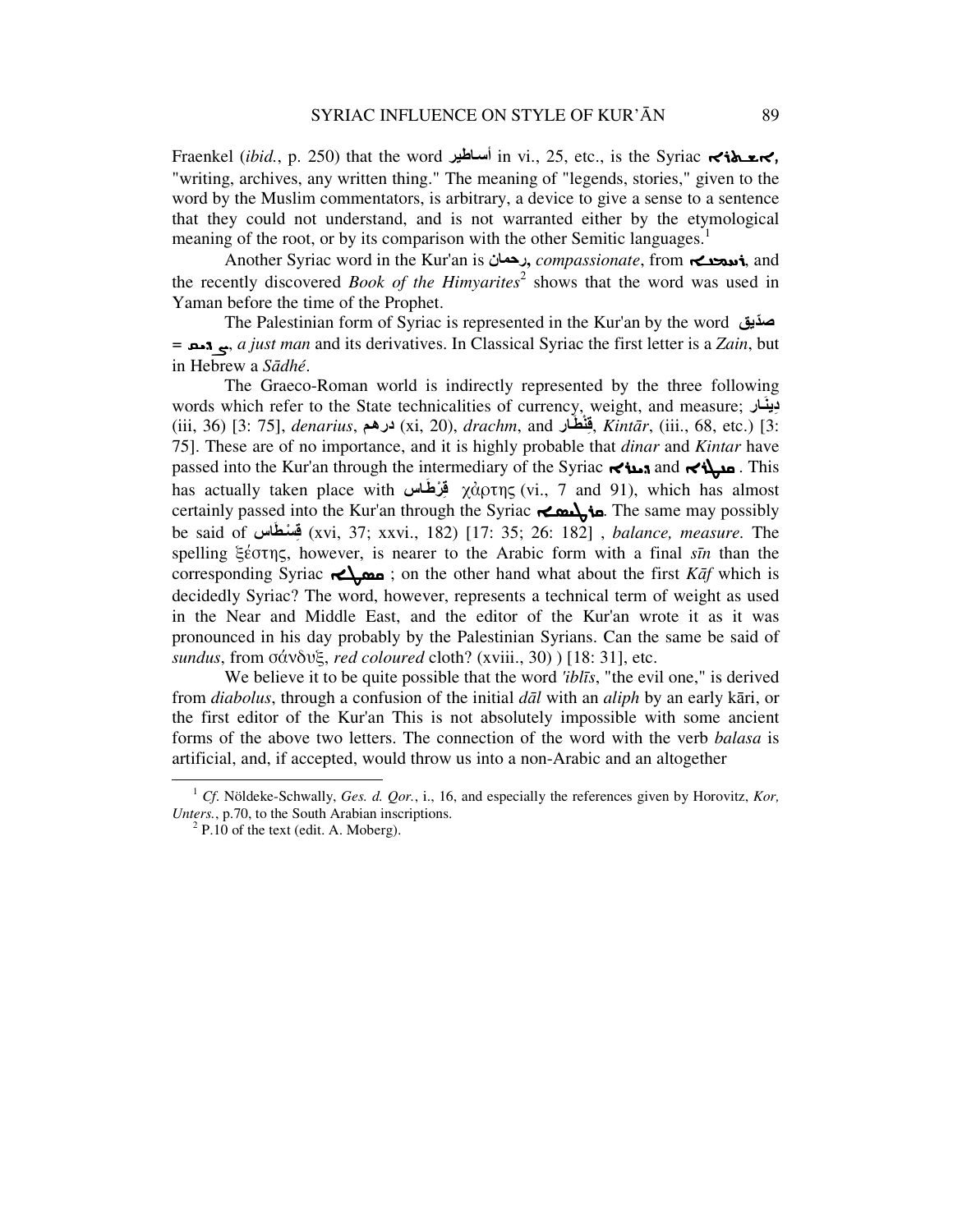non-Semitic form of substantives which would baffle a critic. Still more remarkable is the frequently used word نجّ *Jinns*, which is closely associated with the Latin *genii*; and equally remarkable are the words مقل *pen*, which is reminiscent of κἀλαµος, *calamus*, and the word سِعِبْلَ (xxi., 104), which is undoubtedly taken from σιγίλλιον, sigillum, through the Syriac **comediate** . The words used to express precious stones such as *marjan* (lv., 22), and *yakut* (lv., 58), are cosmopolitan, and may have been taken either from Syriac or from Greek, but more probably from Syriac.

As an instance of the curious relation which often exists between the Semitic languages, we may remark that it is possible that *saut* (lxxxix., 12) [89: 13] — if it can be taken in the sense of "outpour, flood" — has some connection with the Ethiopic sōta.<sup>1</sup> The Commentators, however, give to the word the sense of "lashes, strokes of a whip" from the Syriac (Nestorian) *Shauta*. Perhaps the word may also be compared with the Syriac *Shubta* (Nestorian pronunciation: Shūta), "molten metal."

Another instance of the curious results that arise from a linguistic comparison of the Semitic languages with one another is to be found in the root *fataha* (xxvi., 118; xxxii., 28) which seems to require in the context the sense of "to judge between, judgment"; a meaning that the word possesses in Ethiopic. $2$ 

As in the case of religious terms the list of Arabic common words represented in, or derived from, Syriac, could be increased literally by scores of others.

No other language is represented in the Kur'an. Here as in the two previous categories the pronunciation of all the above Syriac words is Nestorian and not Jacobite.

#### **IV**

#### **ORTHOGRAPHY**

There are numerous words in the Kur'an which by their orthography betray Syriac influence. The following grammatical features will be sufficient for our purpose.

<sup>1</sup> Barth*, Etymologische Studien,* 14; Horovitz, *Koranische*, 13.

<sup>2</sup> *Cf.* Horovitz*, Koranische,* 18; Nöldeke-Schwally, *Geschichte*, i., 219.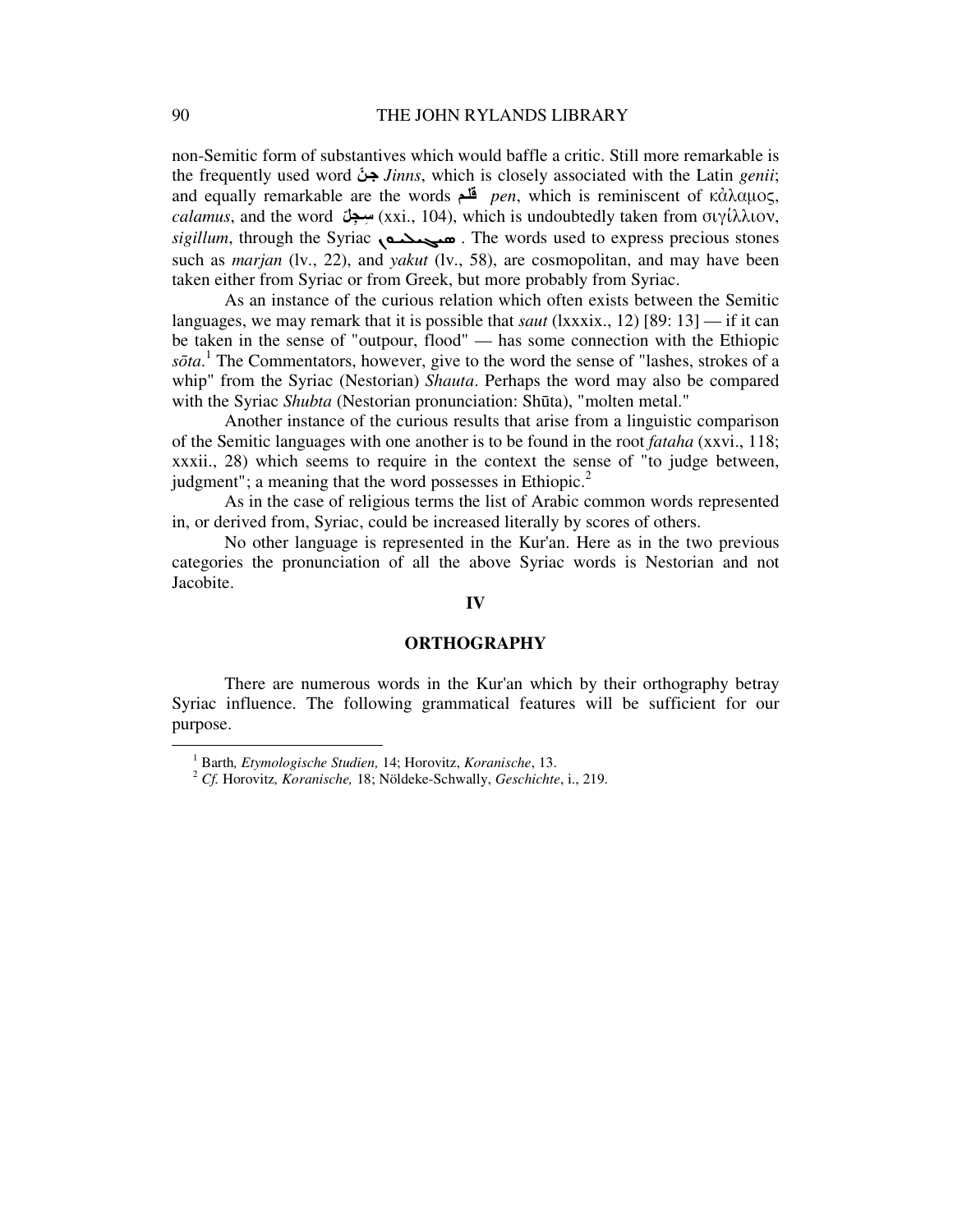# (*a*) حيوة *life* from ܚܝܘܬܐ, صلوة prayer, from ܨܠܘܬܐ etc.

(*b*) The elimination of the *aliph* of prolongation, answering to the Syriac vowel *Zak*ā*pha*, ex. gr. تبن *daughters*, for اتبن , under the influence of the Syriac "-; '. All such plural words are written with out *aliph* in the ancient MSS. of the Kur'an.

(*c*) The retention of the *y*ā in the defective verbs when joined to pronouns, ex. gr. ُهَبَاجت ْ) xvi, 122) [16:121], *he chose him*, for ُاهَبَاجت ْ ) Syriac, <-6\* ). The *y*ā*'* as a substitute for the *aliph* is written in all the ancient MSS. of the Kur'an in the cases under consideration, and is undoubtedly under Syriac influence.

(*d*) We all know that in the oldest MSS. of the Kur'an thick dots take the place of the short (and occasionally of the long) vowels. I believe that these dots are almost certainly derived from the Syriac Massoretic *puhh*ā*més* or *n*ū*kzé* which fill the same purpose in difficult or ambiguous words.

# **V**

#### **CONSTRUCTION OF SENTENCES**

#### (*a*)

There is a sentence in which the use of  $\mathcal{F}$  denotes a well-known Syriac expression by means of the corresponding  $\sim$ , an expression absolutely foreign to the Arabic language.

Surah, xi, 121 [11: 120] says: ٱلْجَاءِ الرُّسُلِ مَا نُثَبِّتُ بِهِ فُوَادَك $\rm sys$  (11: 120 [11: 120]  $\rm which$ translated literally means: *All we relate to thee from the Stories of the Apostles is to confirm thy heart thereby*. This *kull* betrays the Syriac *kull* used in phrases with the above Kur'anic meaning and construction, ex.  $\mathrm{gr.}^{1}$  الحمد (السلم حمد (مسلم حمد (السلم حمد ). .<br>. To explain away the difficulty the Commentators resort to absolutely useless compromises:

Tabari (*Tafsir*, xii., 87) says that the basriyūn think that *kull* is in the accusative because it is a *masdar* to *nakussu*, (a queer *masdar!*), but he prefers the opinion that the word is an *id*ā*fah*, which is obviously inaccurate. The same thing may be said of Zamakhshari's opinion (*Kashsh*ā*f*, p.637) that the word *nab'* is understood after *kull*. The same is asserted by Nisābūri (*Ghar*ā*'ib*, xii., 90) and by Baidāwi (*Anw*ā*r*, i., 582), edit. Bulak, 1296, A.H.). That the resort to *id*ā*fah* is a worthless compromise is borne out by

<sup>&</sup>lt;sup>1</sup> Breviarium Chaldaicum, i., 383.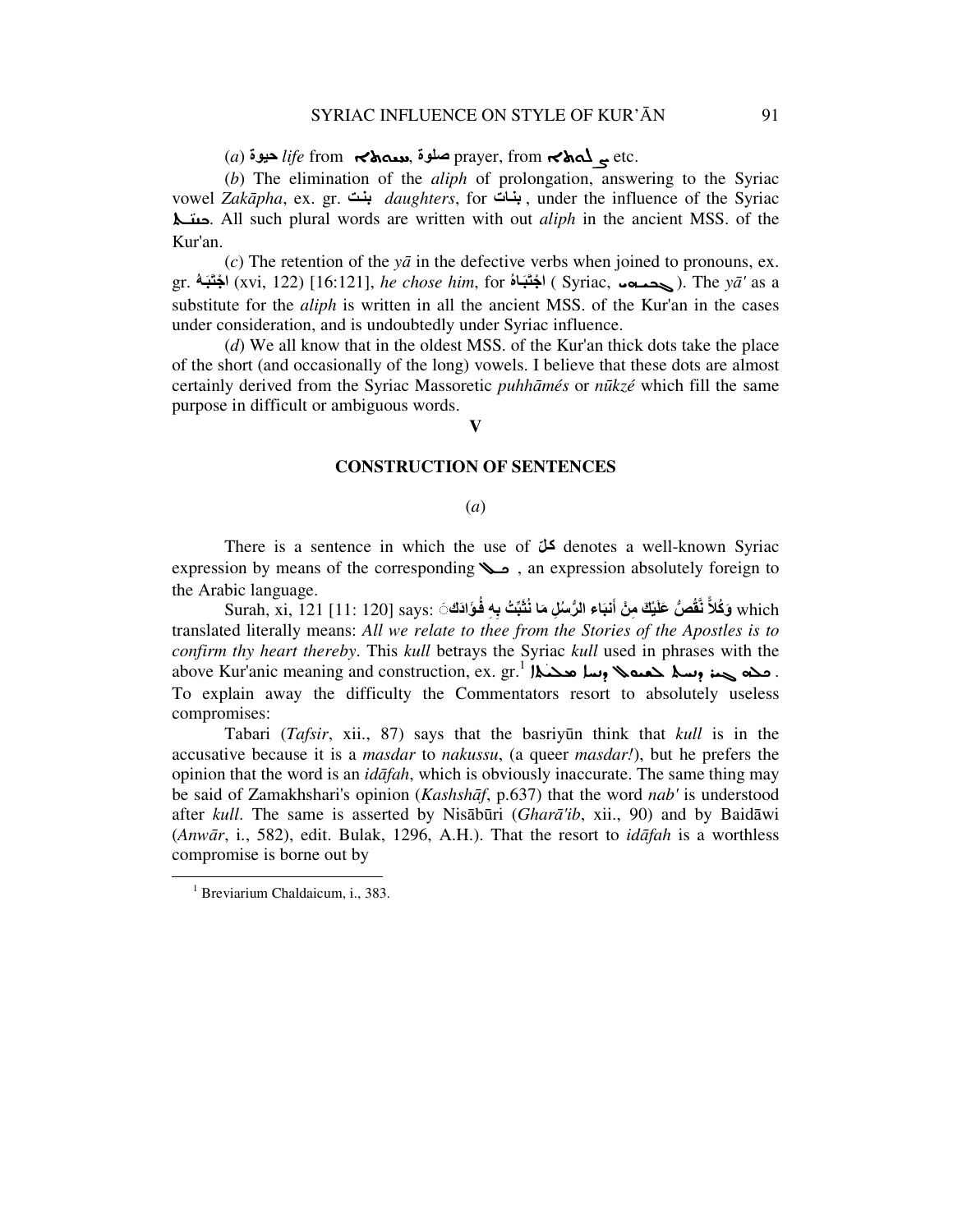the fact (*a*) that there is no second term of *id*ā*fah*, (*b*) that the *aliph* and *tanw*ī*n* of *kull* render the existence of any *id*ā*fah* almost out of the question.

(*b*)

There is a sentence in which the demonstrative pronouns are used immediately after the personal pronouns, in the same way as they are used in Syriac but not in Arabic

Surah ii., مَلَّا اَنْتُمْ هَوُلاء<sub>َ</sub> تَقْتُلُونَ أَنفُسَكُمْ . Then are you the very *persons who kill yourselves*. The use of *hawil*ā is here very peculiar and denotes the Syriac *h*ā*lain*. The use of demonstrative pronouns without the relative pronouns, when followed by a verb the action of which they tend to corroborate, is Syriac and not Arabic

Zamakhshari (*Kashsh*ā*f* p. 87) has no good reason to offer for the anomaly. Baidāwi (*Anw*ā*r*, i., 95) evades the difficulty by giving an example of a demonstrative pronoun (*anta dh*ā*ka*), which is obviously irrelevant. Tabari (*Tafsir*, i., 314) quotes Abu Ja'far, to the effect that a vocative *y*ā or such word as *kaum* are understood after *antum*, and refers to some other devices which are really useless. Nisābūri (*Ghar*ā*'ib* i., p. 328) believes that *antum* is a "mubtada'," and "hawilā' " its 'khabar," by inserting between the two some such words as *ba'da dh*ā*lika*, and quotes also the Kūfiyūn to the effect that the demonstrative pronoun has replaced here the relative in a way that they cannot understand.

(*c*)

There is a sentence in which the word ءٌ ي ْ شَ , *something*, is under the influence of the Syriac ܡܕܡ , *something*, used in a meaning not sanctioned by the genius of the Arabic language.

Surah Ix., 11 says: وَإِ**ن فَاتَكُمْ شَيْءٌ مِّنْ أَزْوَاجِكُمْ إِلَى الْكُفَّ**ارِ .*And if any of your wives* ِ َ *escape from you to the unbelievers*. I believe that the word *shai'* applied to a human being is not Arabic at all, and betrays the Syriac *middaim* which is applied to reasonable beings (د کلیکه پیومین).

This *shai'* is an unsurmountable difficulty to the commentators who resort in it to worthless compromises. To avoid the difficulty ibn Mas'ud (in Zamakhshari's *Kashsh*ā*f* p. 1475) changed *shai*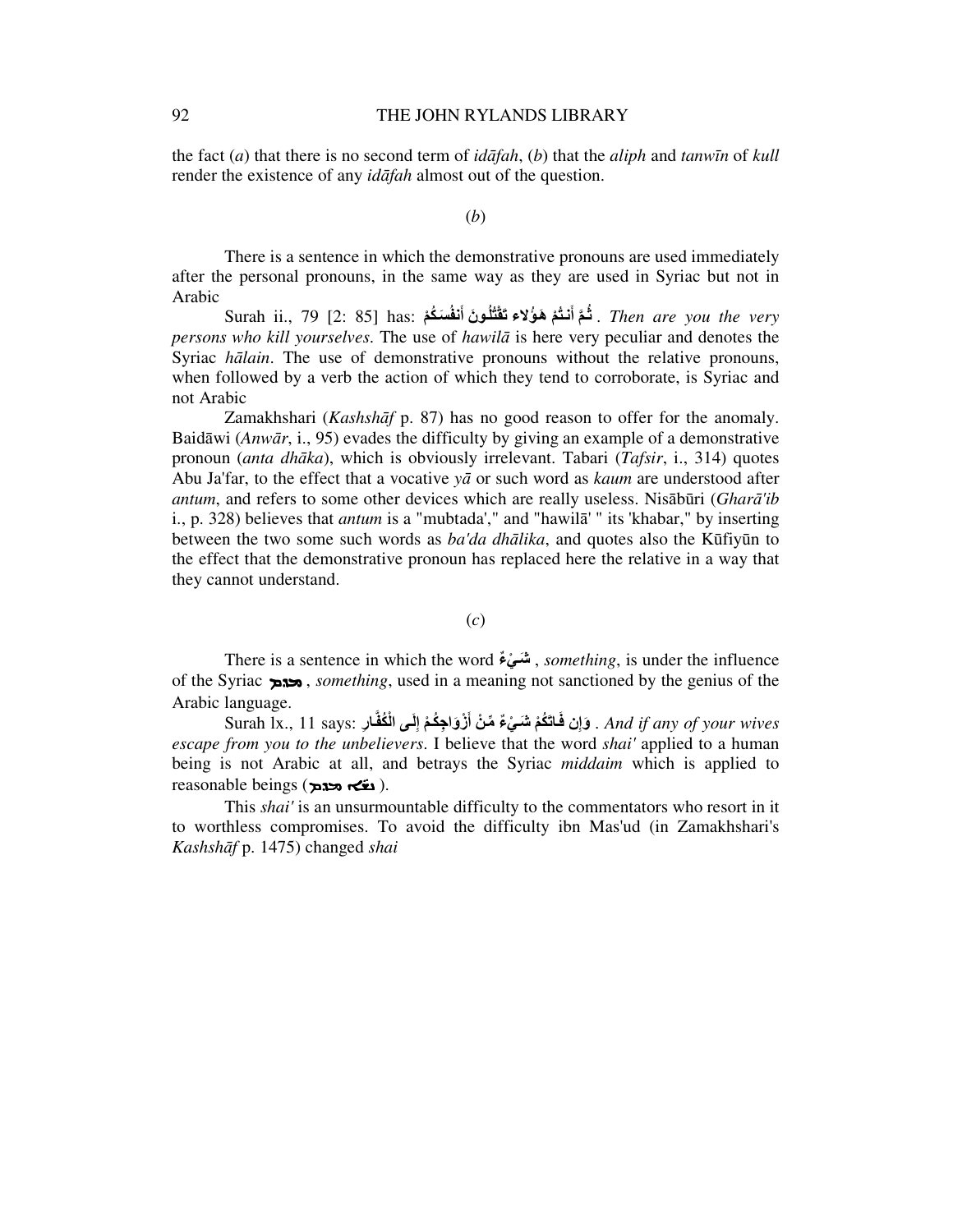into *ahad*, Baidāwi (*Anw*ā*r*, ii., 516) believes that it refers to the dowry of the wives (*shai'un min muh*ū*rihinna*), which is obviously against the context. Tabari (xxviii., 49) evades the difficulty and speaks only of the dowry. Nīsābūri (*Ghar*ā*'ib*, xxviii, 45) says that *shai'* means here *ahad*, but like Baidāwi makes also mention of the fact that it may refer to the dowry of the wives, and he finally registers the opinion of some linguists that *shai'* is here used for "emphasis" or "derision". This uncommon interpretation is also found in Zamakhshari and Baidāwi (*in loc*.).

(*d*)

There are in the Kur'an many sentences in which the Arabic word used does not fit in with the meaning required by the context, but when compared with its Syriac equivalent its right meaning becomes clear; ex. gr.,

Burah xlvii, 12, [48: 12] says **وَطُنَنَتُمْ ظَنَّ السَنَوْءِ وَكُنْتُمْ قَوْمـاً بُور**اً  $\,$  (*But you believed that the Apostle and the believers would not come back to their families, and this appeared pleasing in your hearts*), *and you believed wrongly and you were ill advised people.*

The word *b*ū*r* has been translated as meaning "worthless, rogue" or "an undone people" which does not suit the context. Is it not the transliteration of the Syriac *būr* which means "ignorant, ill advised"? The same meaning seems also to be more suitable in xxv. 19.

In Surah xxxviii, 2 [38: 3], occurs the sentence **الَّذَا وَلَاتَ حِينَ مَنَـاصِ** . *And they* ٍ *cried but no time was it of escape.* Let us admit frankly that this *l*ā*t* is a barbarous anomaly in the Arabic language, and scores of pages have been written about it by Muslim commentators and grammarians without advancing our knowledge one iota. I believe that it is almost certainly the Syriac ܠܝـܬ , *there is not, there was not*, a contraction of ܐܝܬ 0 . This is also the opinion of Suyuti (*Mutawakkili*, p.54) and of some other Muslim writers.<sup>1</sup> In many ancient MSS. of the Kur'an the word is spelt تل or ليت , and the *aliph* of prolongation has been added or substituted for the *y*ā*'* by later *kurr*ā.

<sup>1</sup> On the expression *haita la-ka*, "come hither," in xii., 23, see Suyūti', *Mutawakkili*, 54, and *Itk*ā*n*, 325. He believes the phrase to be Syriac, which is perfectly true so far as *la-ka* is concerned.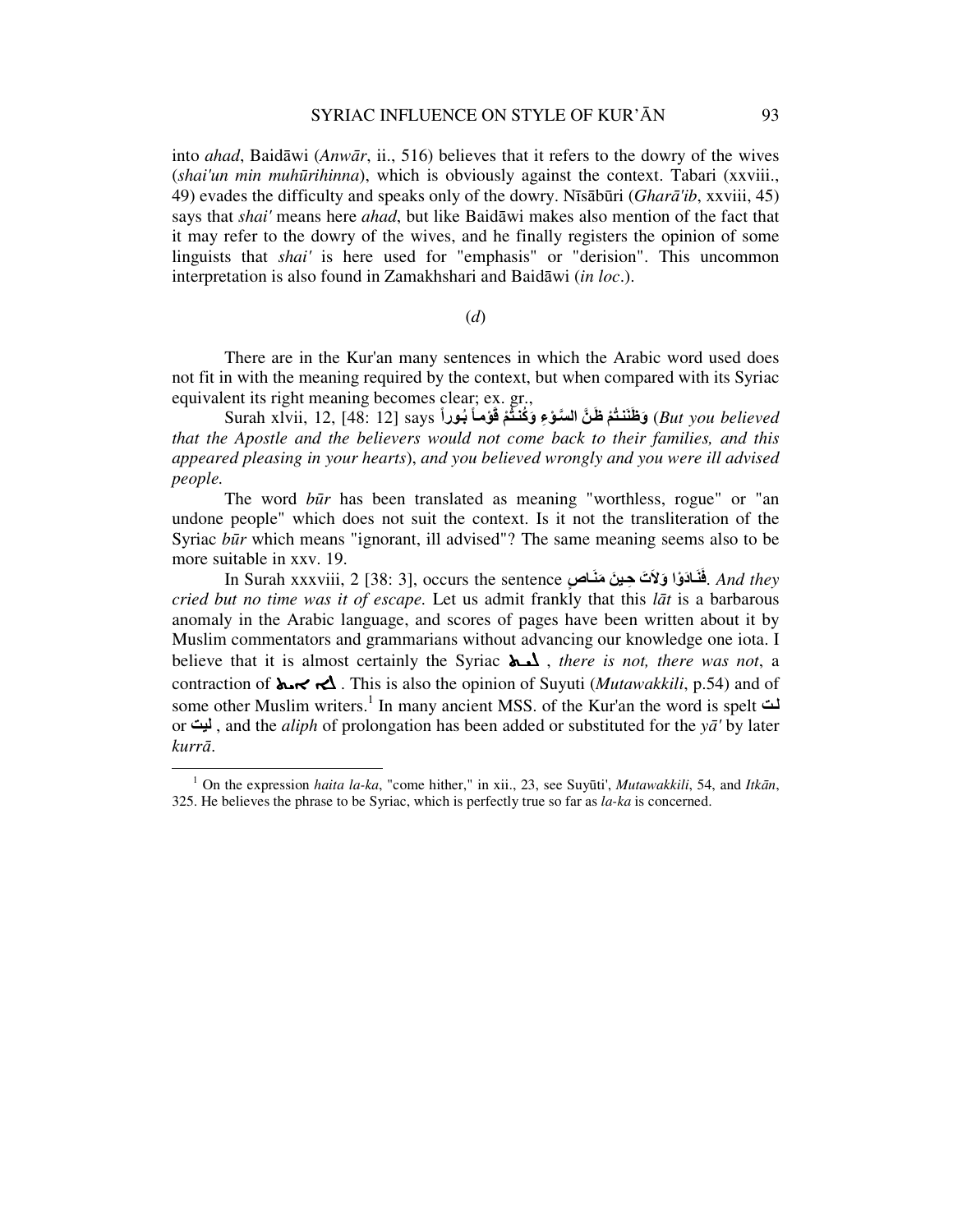as they have done for thousands of other words with a medial  $y\bar{a}$ . See above the mark (*c*) in section "orthography" (p. 91).

#### **VI**

## **Foreign Historical References**

#### (*a*)

In Surah xviii., 82 [83] sqq., there is an account of the well-known legend of Alexander the Great. The Macedonian conqueror first went westwards and found the sun setting in a black muddy spring, and then he journeyed eastwards and discovered that below the two mountains between which he was standing lived people who could scarcely understand speech. They implored Alexander to set a rampart between them and a wicked people called *Y*ā*j*ū*j* and *M*ā*j*ū*j*. Yielding to their entreaties Alexander erected a wall of pig iron across the opening between the two mountains, fused it into a solid mass of metal, and strengthened it by pouring molten brass over the whole.

The Romance of Alexander is found in many languages; in Greek (that of Pseudo-Callisthenes about A.D. 200); in Latin (that of Julius Valerius about A.D. 340 and of Leo the Archpresbyter, eleventh century); in Armenian (unknown date, but probably from the Greek); in Syriac (written about the beginning of the seventh, but known at the beginning of the sixth century); in Ethiopic (unknown date, but centuries after the Arab invasion); in Coptic (about the ninth century). Later versions include the Persian, the Turkish and, *mirabile dictu*, the Malay and the Siamese.

The best study of the Romance is to our knowledge that of Nöldeke, $<sup>1</sup>$  who</sup> wrote after the publication of the Syriac text of the story by Budge. $<sup>2</sup>$  From the works</sup> of Jacob of Serug we know, however, that the story was well known in Syriac circles prior to A.D. 520. Of all the above peoples to whom the Romance was known in one form or another the only ones that could have influenced the Kur'an were the Syrians and the Ethiopians; but since we have no evidence that the Ethiopians knew anything of the story in the Prophet's life-

<sup>1</sup> *Beiträge zur Gesch. des Alexanderromans* in the Vienna Academy's publications of 1890.

<sup>2</sup> *The History of Alexander the Great*, 1889.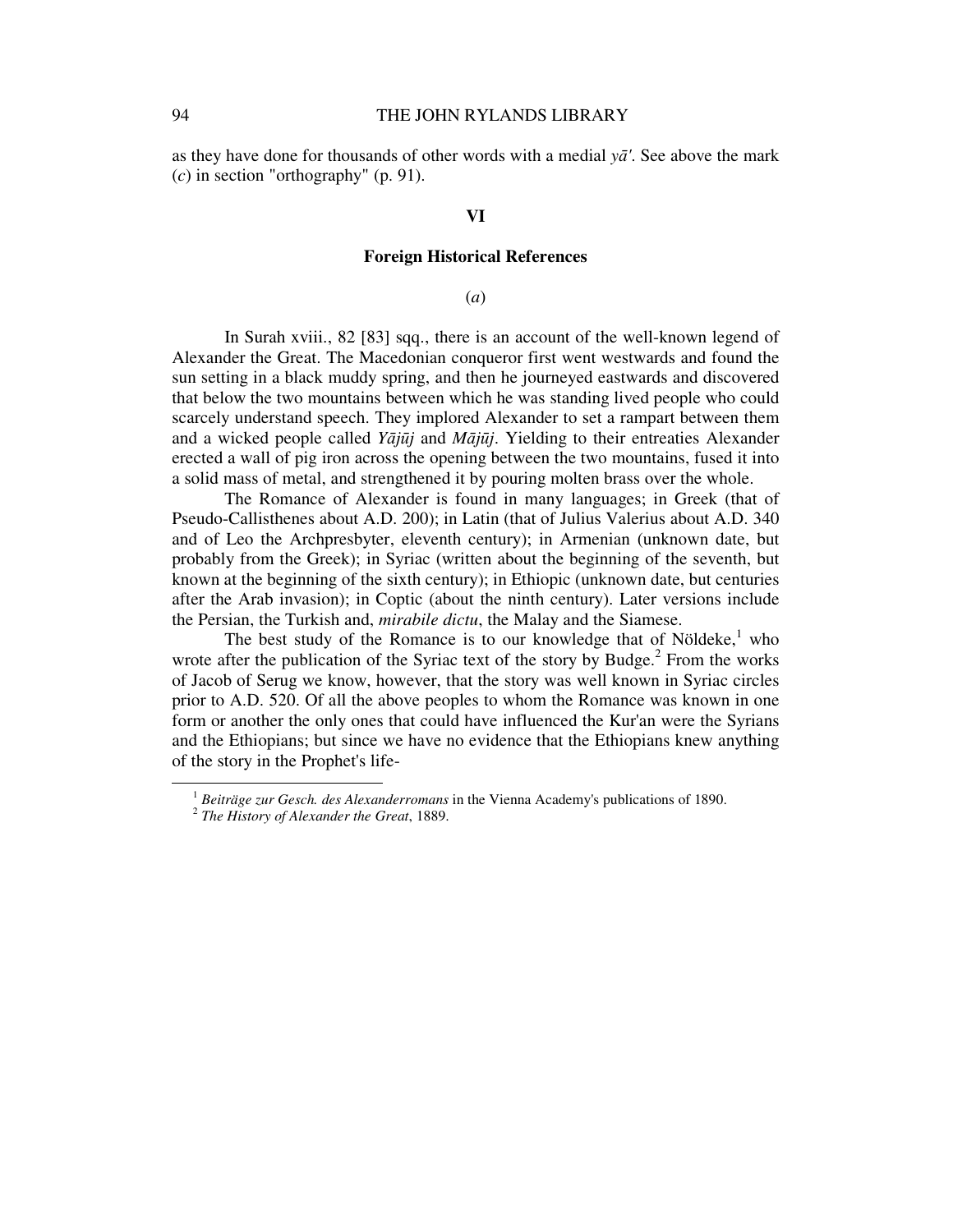time,<sup>1</sup> we have only the Syrians left from whom the Prophet, or the editor of the Kur'an, could have derived their information. This may be corroborated by the following considerations:

1°. All the early versions write the word "Gog" only as *Gog* while the Kur'an writes it as *Agog*<sup>2</sup> or more generally *y*ā*-g*ō*g* (with an *aliph* or with a *y*ā*'* and an *aliph* at the beginning). In a poem by Jacob of Serug written towards the beginning of the sixth Christian century on the Romance of Alexander and Gog and Magog, the word constantly occurs with an initial *alaph* as *A-gog*. 3 This Syriac spelling has probably influenced the Arabic form of the word as used in the Kur'an. There is even a verse in the Syriac text (*ibid.*, p. 378) in which the author seems to derive *A–gog* from *Agoga*  $= \dot{\alpha} \gamma \omega \gamma \dot{\alpha} \varsigma$ , "stream, aqueduct".

2°. In the Greek of Pseudo-Callisthenes Alexander is a pagan king. In the Kur'an Alexander becomes a pious man and a messenger of Allah. This idea could have emanated only from Syrians, with whom, I do not know for what reason, the Macedonian *jah*ā*n-gush*ā had become a messenger and a prophet of God. All the poem of Jacob of Serug mentioned above is based on such an assumption.<sup>4</sup>

# (*b*)

In Surah xxii., 17, occurs the word جوسُ مَ , *Magians*. I believe that this word is from Syriac ܡܓܘܫـܐ <sup>5</sup> and that the Prophet or the editor of the Kur'an had heard of Magians only from Syrians and not from Greeks, Persians, or any other people, because curiously enough the word is meant in the Kur'anic text to be in the plural form from an hypothetical singular the nature of which we cannot guess with certitude. Now in Syriac, contrary to Greek and Persian, the form

<sup>&</sup>lt;sup>1</sup> The Ethiopic story published by Budge in 1896 under the title of *The Life and Exploits of Alexander the Great* is clearly a post-Islamic production and is undoubtedly under the influence of the Kur'an and of late Muslim writers.

<sup>2</sup> See examples in Nöldeke's *Geschichte des Qorans*, p.270.

<sup>3</sup> Edit of Budge in *Zeitsch. f. Assyriologie*, vi., pp.376, 382, 389, 391, 393, 398, 400-401 and 403.

<sup>4</sup> About Alexander's wall see the *Chronicle of Dionysius of Tellmahré* p. 24 sq. (of the text, edit. Chabot).

<sup>5</sup> Cf. Nöldeke, *Persische Studien*, ii., 37.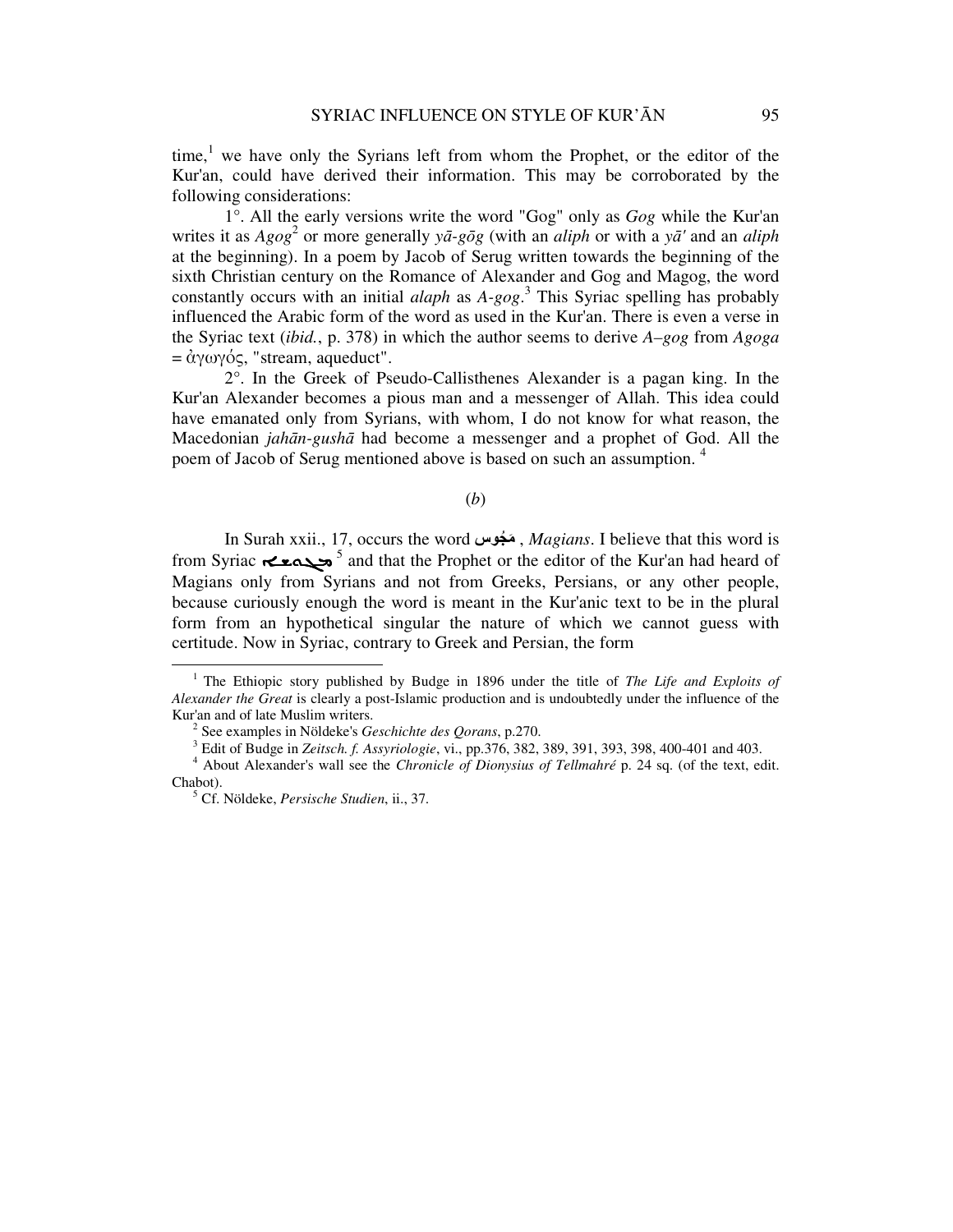of the word does not change in its consonants when passing from singular into plural, and the Prophet or the editor of the Kur'an used the term in the plural of Syriac and not that of Arabic, as they heard it pronounced in their time. This difficulty was so keenly felt by post-Kur'anic Muslim authors that from the plural form of the word as used in the Kur'an they created (as if it was a gentilic and ethnic vocable) a singular form, مجوسی

Etymologically the Syriac word itself is derived from the Persian *mugh* (in Zend Moghu), "a fire-worshipper."

(*c*)

The Christians are called in the Kur'an ارىنص which I take to be from the Syriac ܢܨܪܝـܐ. Indeed there is no other language besides Syriac in which the word "Christians" is expressed by the word "nasāra" or anything near it. Further, in many ancient documents the Syriac word *nasr*ā*ya* is applied exclusively to Christians without any reference at all to the "Nazarenes". The Martyr, Simon bar Sabbā'e, the great Patriarch of the East, is in A.D. 341 called the "head of the *Nasrāyé*" <sup>1</sup> i.e. of the Christians. All Christians are called *nasr*ā*yé* in the life of the same saint written about the end of the fourth century.<sup>2</sup> The same name is also applied to them in more than one hagiographical piece emanating from writers whose country was situated within the boundaries of the Sasanian Empire. St. Pethion was asked in A.D. 447: "Which benefits have accrued to thee from thy connection with the *Nasrāyé*<sup>" 3</sup> i.e. Christians. A Zoroastrian Persian General living before the Arab invasion sends a word to his Byzantine Christian opponent to observe a certain feast "because of the Jews and *Nasrāyé* (i.e. Christians) that are found in my army."<sup>4</sup> There is no need to give more examples, but we will allude to the fact that in the Romance of Julian the Apostate alone *Nasrāya* is used several times to express a Christian.<sup>5</sup>

There is no doubt whatever that in the Persian Empire, and to some extent also in the Roman Empire, the Christians were called

<sup>1</sup> <sup>38</sup>*Pat. Syr.*, ii., 792, 818 and 867.

<sup>2</sup> *Ibid.*, ii,, 799. *Cf.* J. Horovitz, *ibid.*, p. 145.

<sup>3</sup> *Acta Martyrum et Sanctorum* (edit. Bedjan), ii., 576.

<sup>4</sup> Land's *Anecdota Syriaca*, iii., 258.

<sup>5</sup> See the index of Hoffmann's edition, *Julianos der Abtruennige*, p. xiv.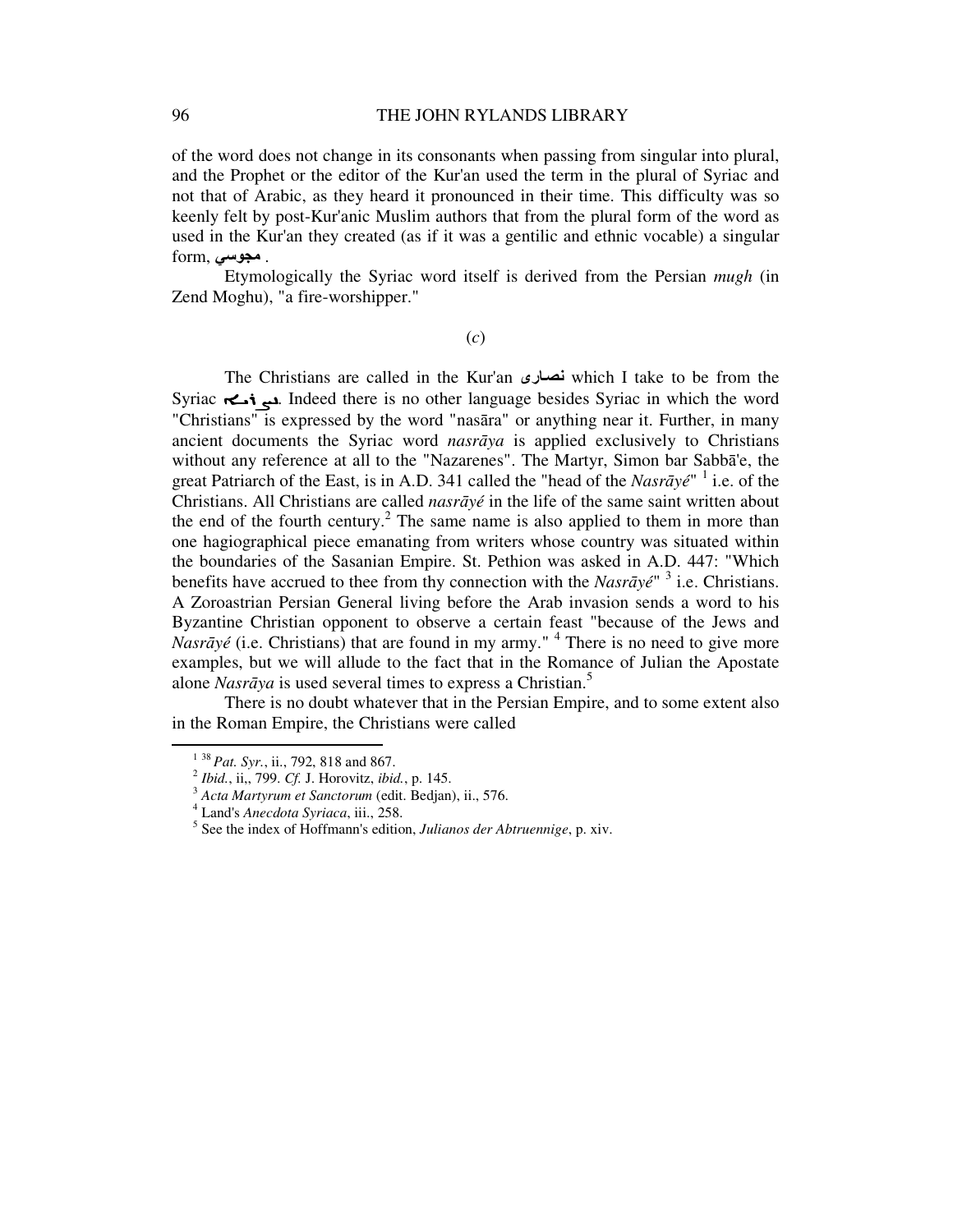by non-Christians *nasr*ā*yé* (the *nas*ā*ra* of the Kur'an), and that the Prophet took the word from the Syrians.

#### (*d*)

In xi., 46 [11: 44] mention is made of the fact that the ark of Noah stood on a mountain called جُودِيّ . Few scholars will be inclined to deny the fact that this queer word is the Syriac ܩـܪܕܘ , the mountain on which according to the Peshitta Version (Gen. viii, 4) and the Targum (contrary to all the other versions of the Bible which call the mountain Ararat) the ark of Noah stood above water. The Prophet or the editor of the Kur'an had heard, therefore, the story of Noah and his flood only from Syrians. The reading of a *w*ā*w* for a *ra'* (the difference between the two letters is very slight in Arabic script) may be ascribed to an early kāri or to the editor of the Kur'an himself. The pronunciation of the initial *K*ā*f* as *G*ā*f* is used even in our days by almost all the Arabs of the desert, with whom every *K*ā*f* is invariably a *g*ā*f*. No other explanation of the word *J*ū*di* seems to me worth mentioning.

#### (*e*)

Frequent use is made in the Kur'an of the word حنيف which I take to be derived from the Syriac ܚܢܦـܐ *pagan*. This is also the opinion of some Muslim writers themselves.<sup>1</sup> In its singular form the word is used as follows: in ii., 129 [2: 135]; iii., 89 [3: 95]; vi.,79 and 162 [6: 79 and 161]; xvi., 121 and 124 [16: 120 and 123], all in connection with Abraham being a *han*ī*f* and not a *mushrik*; in iii., 60 [3: 67] in connection with Abraham being neither a Jew nor a Christian, nor a *mushrik*, but a *han*ī*f*. In iv., 124 [4: 125] Abraham is a *han*ī*f*. In x., 105 and xxx., 29 [30: 30] the Prophet himself is ordered to be a *han*ī*f*. In its plural form the word is used in xxii., 32 [22: 31], where the faithful are ordered to be *han*ī*fs* but not *mushriks*, and in xcviii., 4 [98: 5], where they are ordered to be *han*ī*fs* and pray and give alms.

The Syriac derivation of the word offers to my mind no difficulty at all. The real difficulty lies in the fact that the word is used in a good sense in the Kur'an wherein it is almost synonymous with

<sup>1</sup> Mas'ūdi's *Tanbih*, in *Bibl. Georg. Arab.* (edit. De Goeje), viji., 6, 90, 122, 136, cf *Encyclopædia of Islam*, ii., 259-261.